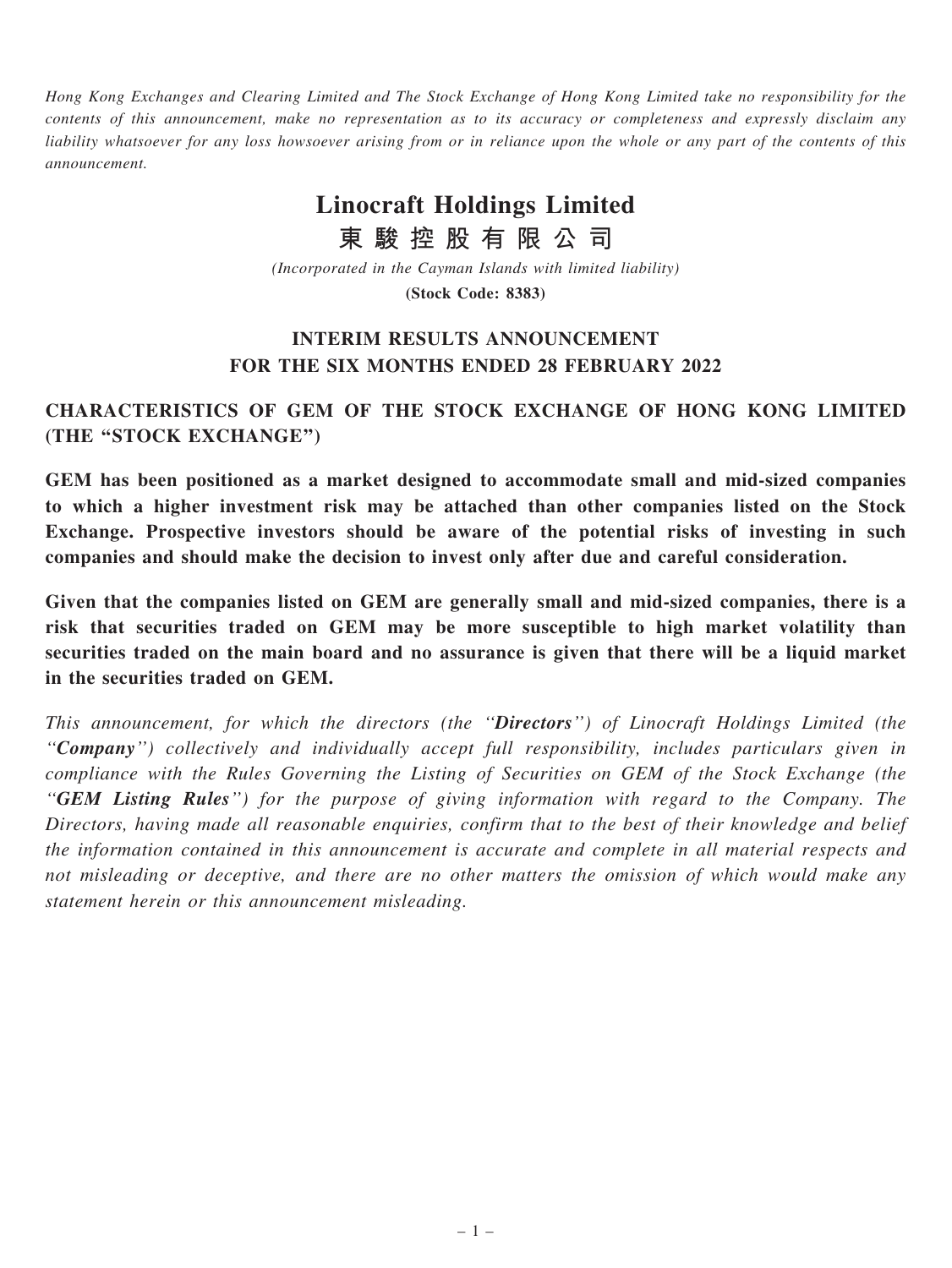### FINANCIAL HIGHLIGHTS

- . The Group's total revenue amounted to approximately RM133.3 million for the six months ended 28 February 2022, increased by approximately 4.0% as compared to that of the same period in 2021.
- The gross profit amounted to approximately RM25.4 million for the six months ended 28 February 2022, decreased by approximately 0.7% as compared to that of the same period in 2021.
- . The Group recorded a net profit of approximately RM6.5 million for the six months ended 28 February 2022.
- . The Board does not recommend the payment of interim dividends for the six months ended 28 February 2022.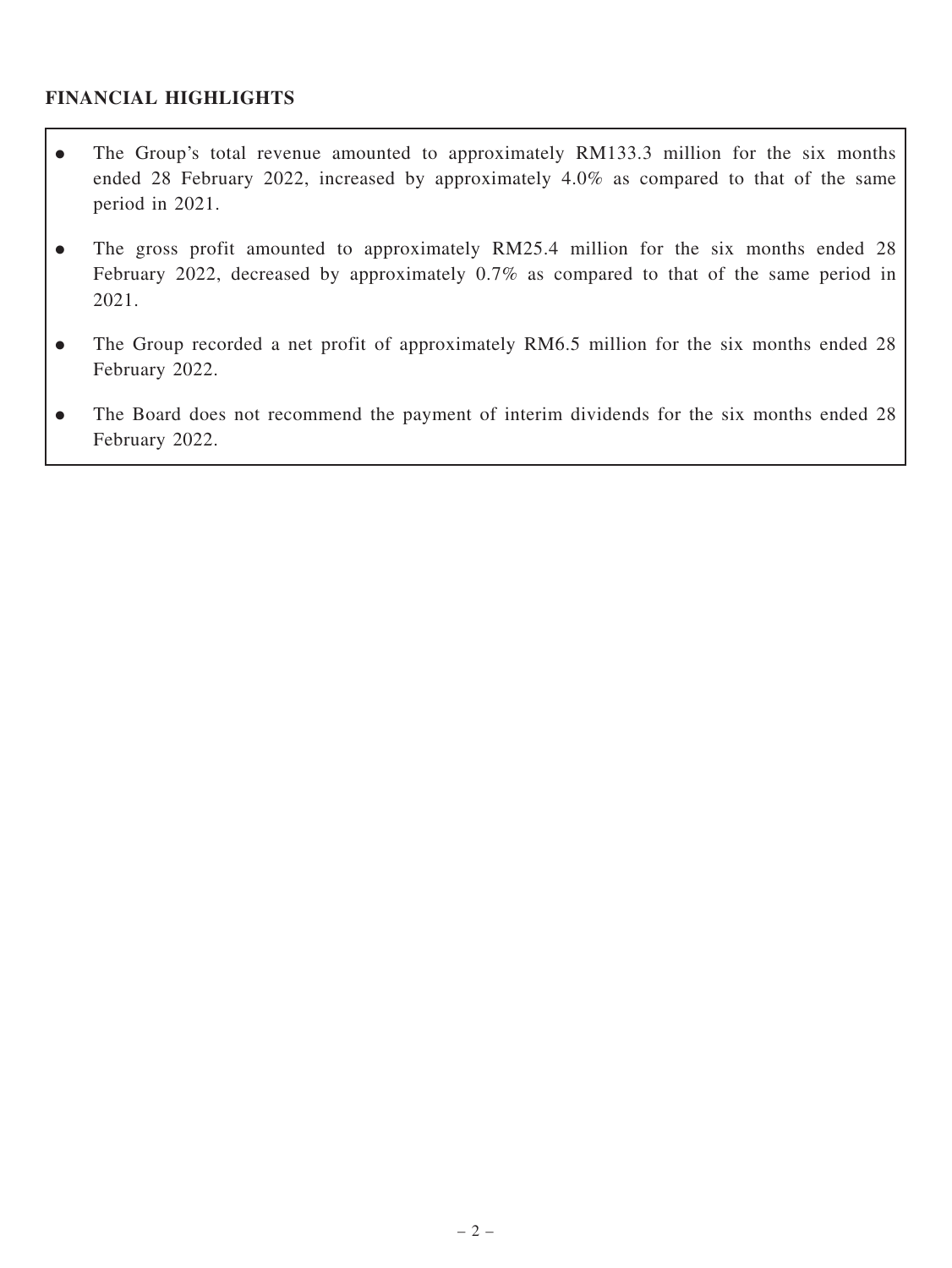### FINANCIAL RESULTS

The board of Directors (the ''Board'') is pleased to announce the unaudited condensed consolidated financial results of the Company and its subsidiaries (collectively referred to as the ''Group'') for the three months and six months ended 28 February 2022 (the ''Interim Financial Statements'') together with the comparative figures for the corresponding periods in 2021 as follows:

#### Condensed Consolidated Statement of Comprehensive Income

For the three months and six months ended 28 February 2022

|                                                                  |                       | Three months ended<br>28 February |             | Six months ended<br>28 February |             |
|------------------------------------------------------------------|-----------------------|-----------------------------------|-------------|---------------------------------|-------------|
|                                                                  |                       | 2022                              | 2021        | 2022                            | 2021        |
|                                                                  |                       | (Unaudited)                       | (Unaudited) | (Unaudited)                     | (Unaudited) |
|                                                                  | <b>Notes</b>          | <b>RM'000</b>                     | RM'000      | <b>RM'000</b>                   | RM'000      |
| Revenue                                                          | $\overline{4}$        | 58,267                            | 55,057      | 133,345                         | 128,167     |
| Cost of sales                                                    |                       | (48, 880)                         | (44, 242)   | (107, 914)                      | (102, 549)  |
| Gross profit                                                     |                       | 9,387                             | 10,815      | 25,431                          | 25,618      |
| Other operating income                                           |                       | 1,729                             | (283)       | 2,844                           | 74          |
| Distribution costs                                               |                       | (3,734)                           | (3, 144)    | (7, 394)                        | (6,090)     |
| Administrative expenses                                          |                       | (4,625)                           | (4,583)     | (9,620)                         | (9,619)     |
| Other operating expenses                                         |                       |                                   | 418         | (5)                             | (63)        |
| Profit from operation                                            |                       | 2,757                             | 3,223       | 11,256                          | 9,920       |
| Finance costs                                                    |                       | (1, 542)                          | (1,752)     | (3, 387)                        | (4,192)     |
| Share of loss of a joint venture                                 |                       |                                   |             | (4)                             | (4)         |
| Profit before income tax expense                                 | $\sqrt{5}$            | 1,215                             | 1,471       | 7,865                           | 5,724       |
| Income tax expense                                               | $\overline{7}$        | (300)                             | (273)       | (1,400)                         | (607)       |
| Profit for the period                                            |                       | 915                               | 1,198       | 6,465                           | 5,117       |
| Other comprehensive income,<br>net of tax                        |                       |                                   |             |                                 |             |
| Items that may be reclassified<br>subsequently to profit or loss |                       |                                   |             |                                 |             |
| - Exchange differences on                                        |                       |                                   |             |                                 |             |
| translation to profit or loss                                    |                       | 260                               | 842         | 679                             | 631         |
| Total comprehensive income for                                   |                       |                                   |             |                                 |             |
| the period                                                       |                       | 1,175                             | 2,040       | 7,144                           | 5,748       |
|                                                                  |                       | RM                                | RM          | RM                              | RM          |
| <b>Earnings per share</b>                                        |                       |                                   |             |                                 |             |
| Basic and diluted earnings per share                             | $\boldsymbol{\delta}$ | $0.11$ sen                        | $0.15$ sen  | $0.81$ sen                      | $0.64$ sen  |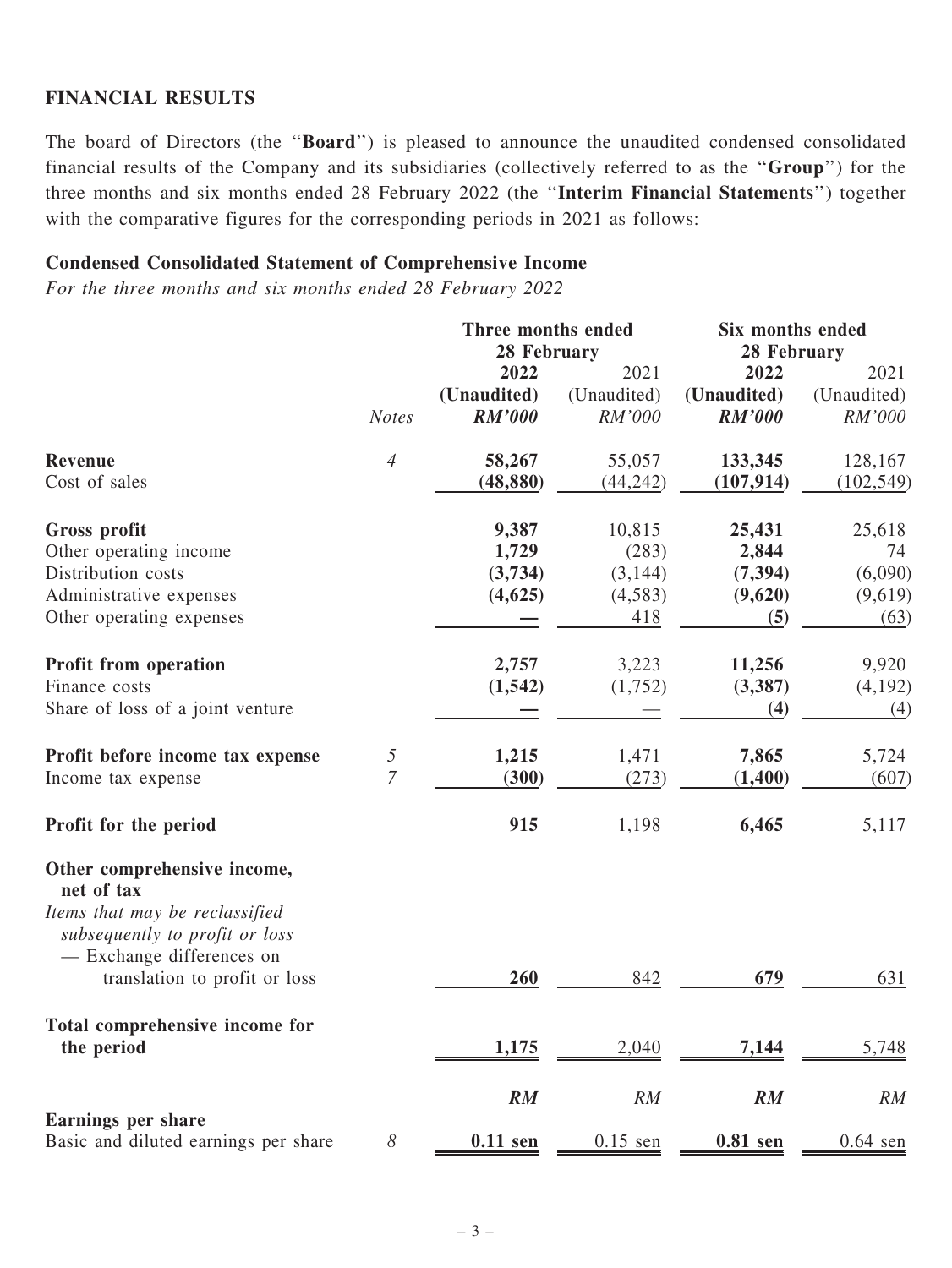# Condensed Consolidated Statements of Financial Position

As at 28 February 2022

|                                              |              | As at         | As at     |
|----------------------------------------------|--------------|---------------|-----------|
|                                              |              | 28 February   | 31 August |
|                                              |              | 2022          | 2021      |
|                                              | <b>Notes</b> | <b>RM'000</b> | RM'000    |
| <b>Non-current assets</b>                    |              |               |           |
| Property, plant and equipment                | 9            | 96,648        | 101,311   |
| Right-of-use assets                          |              | 36,080        | 34,861    |
| Interest in a joint venture                  |              | 162           | 162       |
| Rental deposits                              |              | 405           | 405       |
| Deferred tax assets                          |              | 3,115         | 3,048     |
| <b>Total non-current assets</b>              |              | 136,410       | 139,787   |
| <b>Current assets</b>                        |              |               |           |
| Inventories                                  |              | 82,766        | 87,283    |
| Trade receivables and other receivables      | 10           | 80,145        | 74,066    |
| Amounts due from a related company           |              | 82            | 39        |
| Derivative financial instruments             |              | 5             |           |
| Cash and cash equivalents                    |              | 15,556        | 12,143    |
| <b>Total current assets</b>                  |              | 178,554       | 173,531   |
| <b>Current liabilities</b>                   |              |               |           |
| Trade and other payables                     | 11           | 32,885        | 37,630    |
| Bank borrowings                              |              | 127,209       | 120,725   |
| Amounts due to related companies             |              | 1,011         | 827       |
| Derivative financial instruments             |              |               | 233       |
| Lease liabilities                            |              | 10,794        | 11,767    |
| Tax payables                                 |              | 2,775         | 2,167     |
| <b>Total current liabilities</b>             |              | 174,674       | 173,349   |
| Net current assets                           |              | 3,880         | 182       |
| <b>Total assets less current liabilities</b> |              | 140,290       | 139,969   |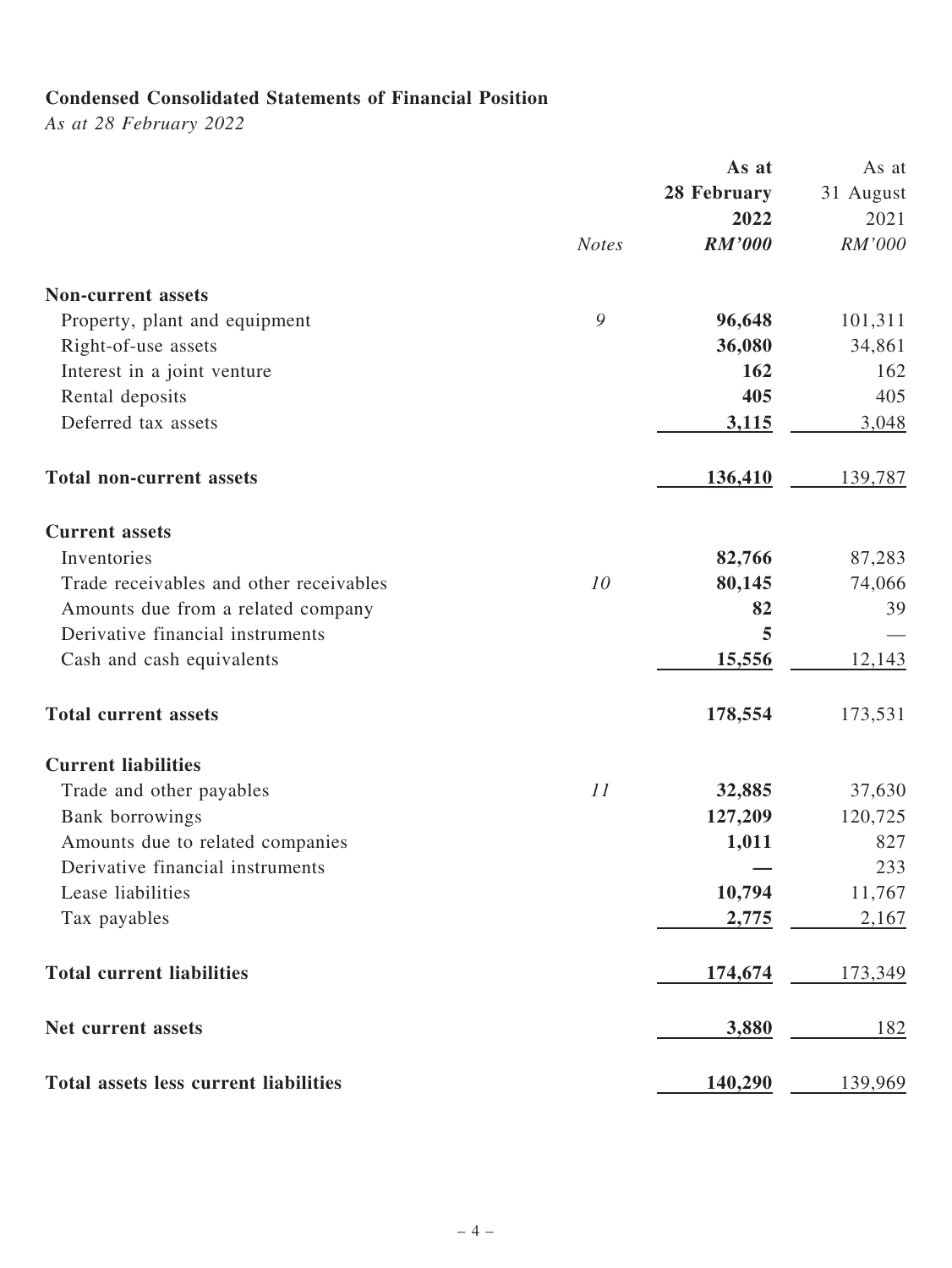|                                      |              | As at         | As at     |
|--------------------------------------|--------------|---------------|-----------|
|                                      |              | 28 February   | 31 August |
|                                      |              | 2022          | 2021      |
|                                      | <b>Notes</b> | <b>RM'000</b> | RM'000    |
| <b>Non-current liabilities</b>       |              |               |           |
| Bank borrowings                      |              | 24,411        | 30,263    |
| Lease liabilities                    |              | 8,946         | 10,024    |
| Deferred tax liabilities             |              | 4,806         | 4,699     |
| <b>Total non-current liabilities</b> |              | 38,163        | 44,986    |
| <b>Net assets</b>                    |              | 102,127       | 94,983    |
| <b>Capital and reserves</b>          |              |               |           |
| Share capital                        | 12           | 4,304         | 4,304     |
| Reserves                             |              | 97,823        | 90,679    |
| <b>Total equity</b>                  |              | 102,127       | 94,983    |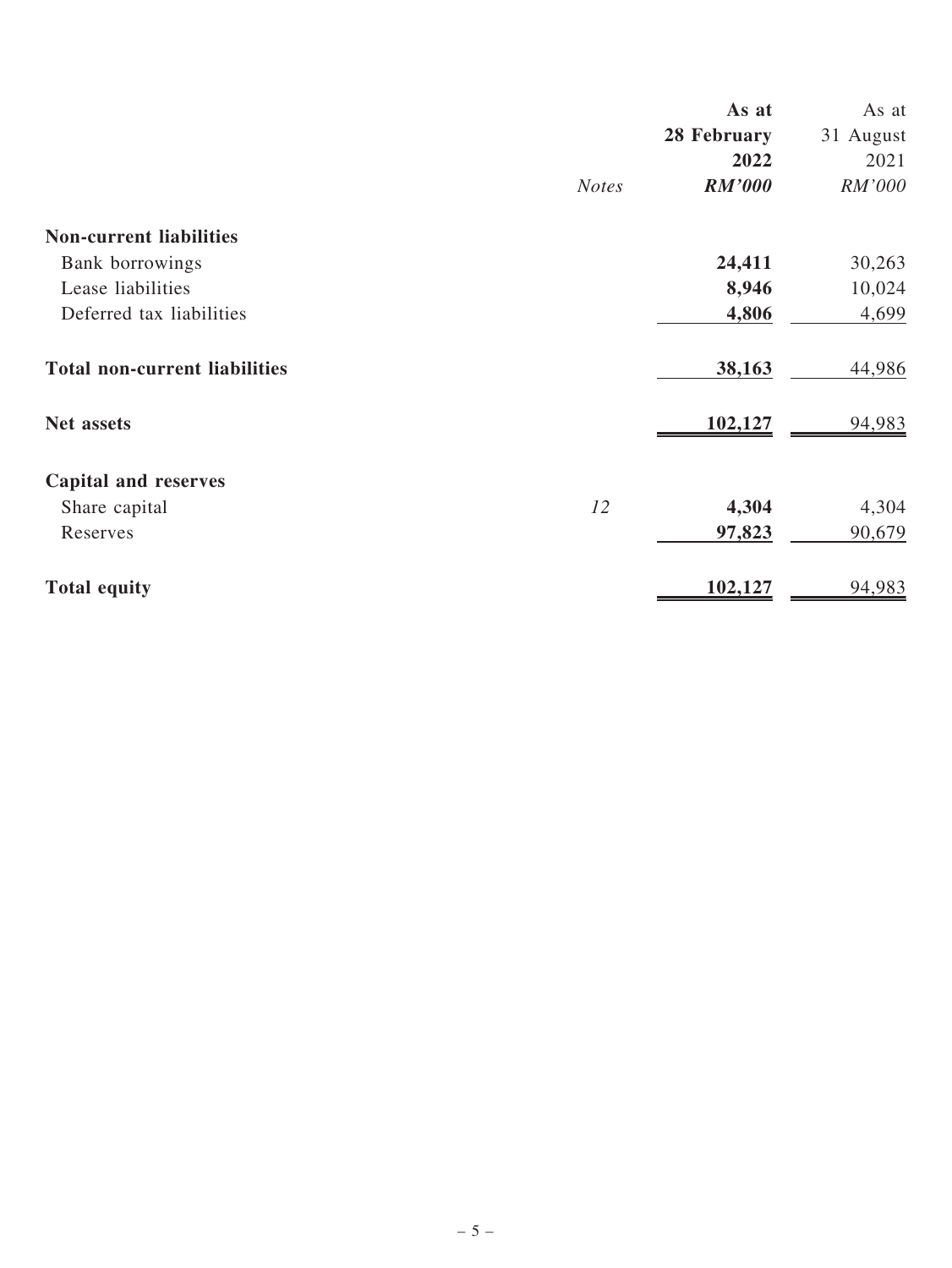# Condensed Consolidated Statement of Changes in Equity

For the six months ended 28 February 2022

|                                                     | <b>Share</b><br>capital<br>RM'000 | <b>Share</b><br>premium<br>RM'000 | Merger<br>reserve<br>RM'000 | <b>Exchange</b><br>reserve<br>RM'000 | <b>Retained</b><br>earnings<br>RM'000 | <b>Total</b><br>RM'000 |
|-----------------------------------------------------|-----------------------------------|-----------------------------------|-----------------------------|--------------------------------------|---------------------------------------|------------------------|
| <b>Balance at 1 September 2020</b><br>(Audited)     | 4,304                             | 35,967                            | 8,548                       | (1,766)                              | 40,713                                | 87,766                 |
| Profit for the period<br>Other comprehensive income |                                   |                                   |                             | 631                                  | 5,117                                 | 5,117<br>631           |
| Total comprehensive income                          |                                   |                                   |                             | 631                                  | 5,117                                 | 5,748                  |
| <b>Balance at 28 February 2021</b><br>(Unaudited)   | 4,304                             | 35,967                            | 8,548                       | (1, 135)                             | 45,830                                | 93,514                 |
| <b>Balance at 1 September 2021</b><br>(Audited)     | 4,304                             | 35,967                            | 8,548                       | (1,864)                              | 48,028                                | 94,983                 |
| Profit for the period<br>Other comprehensive income |                                   |                                   |                             | 679                                  | 6,465                                 | 6,465<br>679           |
| Total comprehensive income                          |                                   |                                   |                             | 679                                  | 6,465                                 | 7,144                  |
| <b>Balance at 28 February 2022</b><br>(Unaudited)   | 4,304                             | 35,967                            | 8,548                       | (1, 185)                             | 54,493                                | 102,127                |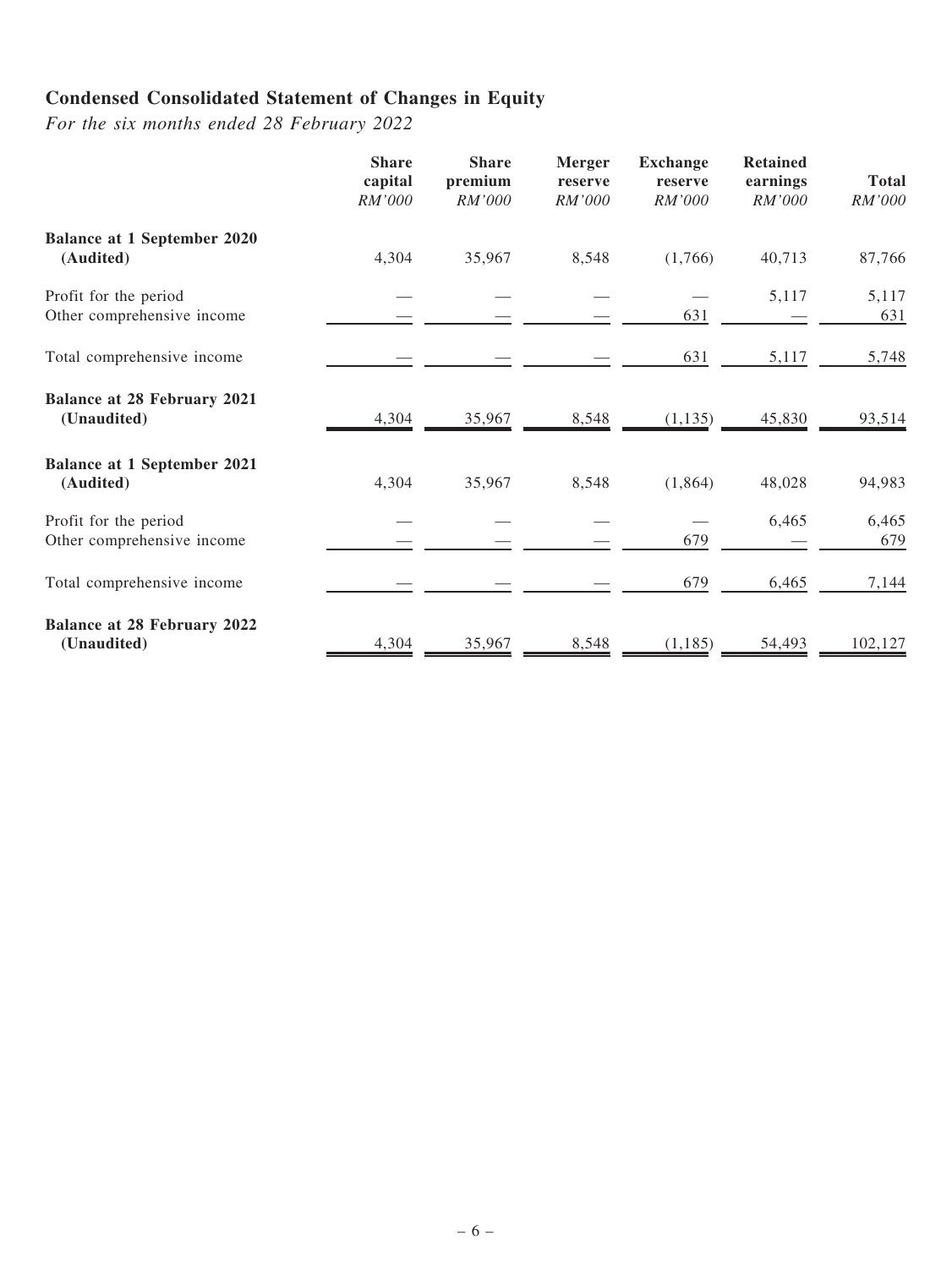# Condensed Consolidated Statement of Cash Flows

For the six months ended 28 February 2022

|                                                               | Six months ended        |           |  |
|---------------------------------------------------------------|-------------------------|-----------|--|
|                                                               | 28 February             |           |  |
|                                                               | 2022                    | 2021      |  |
|                                                               | <b>RM'000</b>           | RM'000    |  |
| Net cash (used in)/generated from:                            |                         |           |  |
| Operating activities                                          | 13,923                  | 23,394    |  |
| Investing activities                                          | (2,074)                 | (2,506)   |  |
| Financing activities                                          | (12, 331)               | (16, 416) |  |
| Net (decrease)/increase in cash and cash equivalents          | (482)                   | 4,472     |  |
| Effects of exchange rate changes on cash and cash equivalents | (1,049)                 | 628       |  |
| Cash and cash equivalents at beginning of period              | 3,704                   | 14,746    |  |
| Cash and cash equivalents at end of period                    | 2,173                   | 19,846    |  |
| An analysis of balances of cash and cash equivalents          |                         |           |  |
|                                                               | <b>Six months ended</b> |           |  |
|                                                               | 28 February             |           |  |
|                                                               | 2022                    | 2021      |  |
|                                                               | $RM'$ and               | $RM'$ 000 |  |

|                        | <b>IVIN OOD</b> | <i>INNI</i> UUU |
|------------------------|-----------------|-----------------|
| Bank and cash balances | 15,556          | 24,009          |
| Bank overdrafts        | (13, 383)       | (4,163)         |
|                        | 2,173           | 19,846          |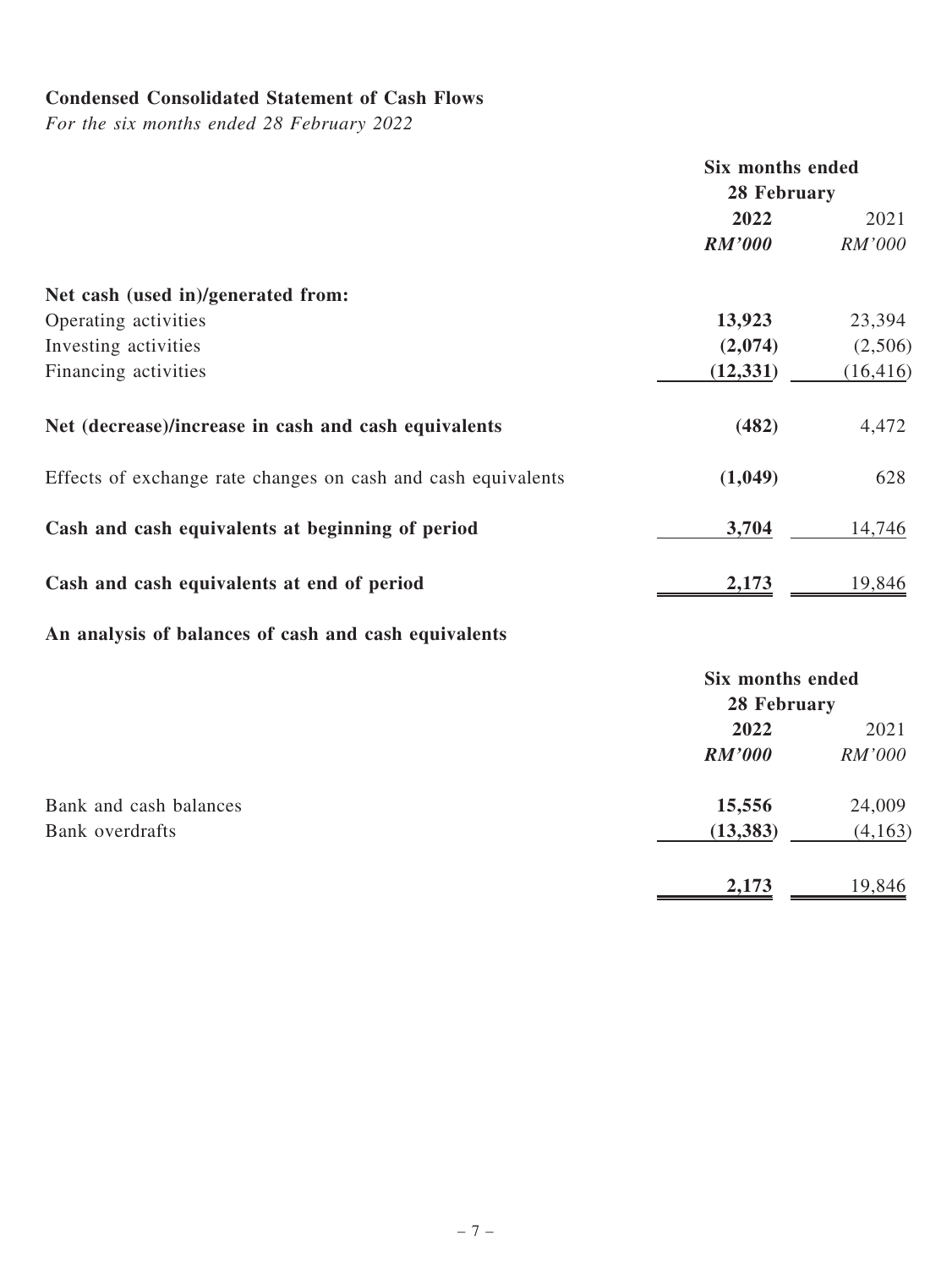### NOTES TO THE FINANCIAL INFORMATION

#### 1. CORPORATE INFORMATION

The Company is a limited liability company incorporated in the Cayman Islands on 13 April 2017 under the Companies Law, Cap.22 (Law 3 of 1961, as consolidated and revised) of the Cayman Islands. The address of the Company's registered office is Cricket Square, Hutchins Drive, P.O. Box 2681, Grand Cayman KY1-1111, Cayman Islands. Its principal place of business in Hong Kong and Malaysia are located at Unit 1302, 13/F, West Tower, Shun Tak Centre, 168–200 Connaught Road Central, Central, Hong Kong and Lot 1769, Jalan Belati, Off Jalan Kempas Lama, Taman Perindustrian Maju Jaya, 81300 Johor Bahru, Johor Darul Takzim, Malaysia, respectively.

The shares of the Company (the "Shares") was listed on GEM on 15 September 2017 by way of share offer (the ''Share Offer''). The Group is a well-established integrated offset printing and packaging solutions provider based in Malaysia.

#### 2. BASIS OF PREPARATION AND PRINCIPAL ACCOUNTING POLICIES

These unaudited condensed financial statements have been prepared in accordance with all applicable Hong Kong Financial Reporting Standards (the "HKFRSs") issued by the Hong Kong Institute of Certified Public Accountants (''HKICPA'') and the applicable disclosure requirements of the GEM Listing Rules. They have been prepared under the historical cost convention.

The functional currency of the Company is Hong Kong dollars ("HK\$"), while the unaudited condensed consolidated financial statements are presented in Malaysian Ringgit (''RM''), which is the functional currency of the Company's major subsidiaries. The Directors consider that it is more appropriate to adopt RM as the Group's and the Company's presentation currency. All values are rounded to the nearest thousand except when otherwise indicated.

Inter-company transactions and balances between group companies together with unrealised profits are eliminated in full in preparing the consolidated financial statements. Unrealised losses are also eliminated unless the transaction provides evidence of impairment on the asset transferred, in which case the loss is recognised in profit or loss.

The unaudited condensed financial statements do not include all the information and disclosures required in the annual financial statements and thereby should be read in conjunction with the annual financial statements for the year ended 31 August 2021 (''2021 Financial Statements'') which have been prepared in accordance with the accounting policies which conforms to the HKFRSs.

#### Adoption of new or revised HKFRSs

In the current period, the Group has applied all the amendments to HKFRSs issued by the HKICPA that are relevant to its operations and effective for the Group's financial period beginning on 1 September 2021. The adoption of these amendments to HKFRSs had no material effect on the results and financial position of the Group and/or disclosures set out in these unaudited condensed consolidated financial statements for the current and/or prior accounting periods.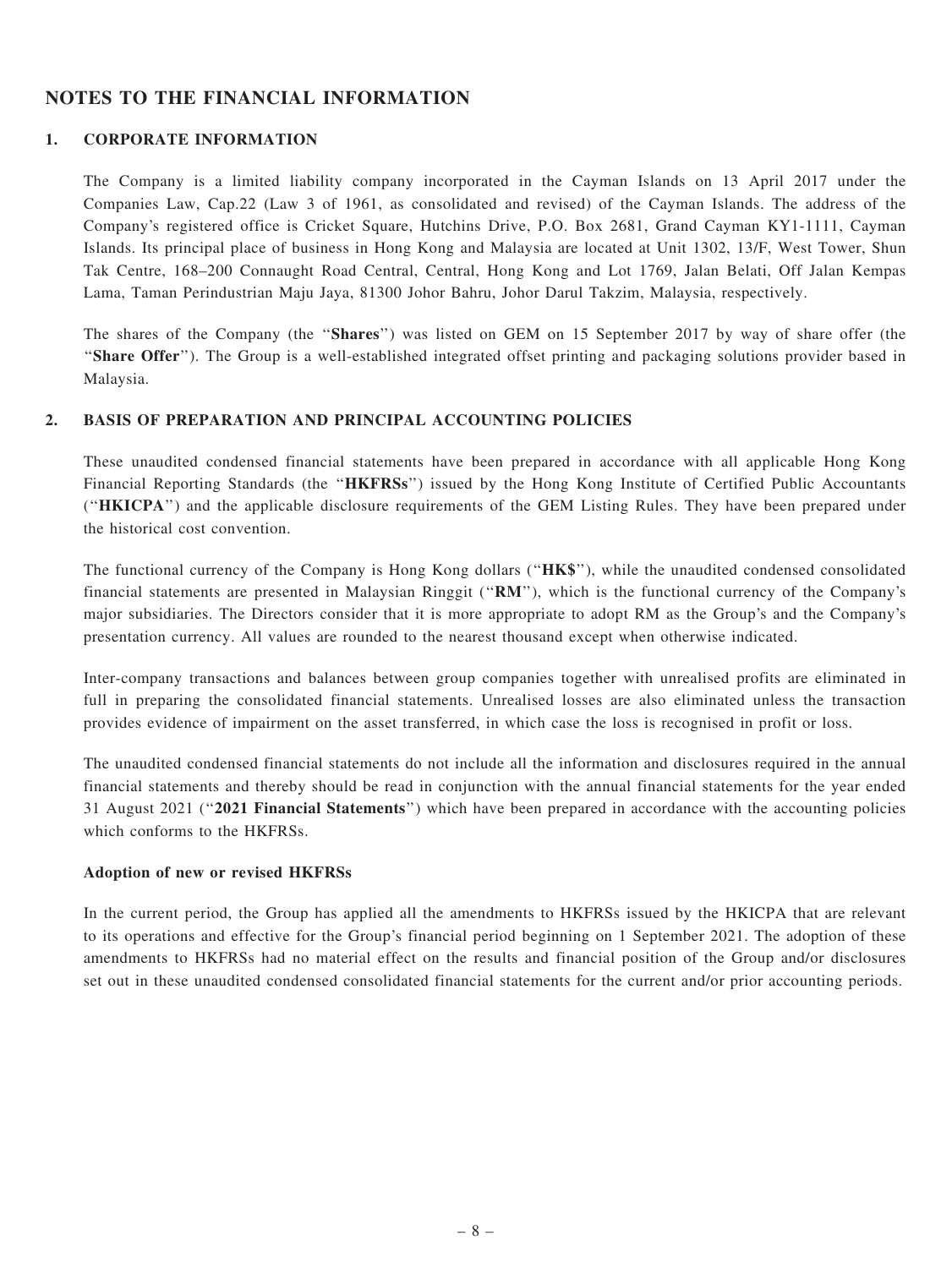#### New or revised HKFRSs that have been issued but are not yet effective

The following new/revised HKFRSs, potentially relevant to the Group's financial statements, have been issued, but are not yet effective and have not been early adopted by the Group.

| Amendments to HKAS 37             | Onerous Contracts — Cost of Fulfilling a Contract <sup>1</sup>              |
|-----------------------------------|-----------------------------------------------------------------------------|
| Annual Improvements to HKFRSs     | Amendments to HKFRS 1 Frist-time Adoption of International Financial        |
| 2018-2020 Cycle                   | Reporting Standards, HKFRS 9 Financial Instruments, Illustrative            |
|                                   | Examples accompanying HKFRS 16 Leases,                                      |
|                                   | HKAS 41 Agriculture <sup>1</sup>                                            |
| Amendments to HKFRS 3             | Reference to be the Conceptual Framework <sup>2</sup>                       |
| Amendments to HKAS 1 and          | Classification of Liabilities as Current or Non-current and Presentation of |
| HK Interpretation $5(2020)$       | Financial Statements — Classification by the Borrower of a Term Loan        |
|                                   | that Contains a Repayment on Demand Clause <sup>2</sup>                     |
| Amendments to HKAS 1 and          | Disclosure of Accounting Policies <sup>3</sup>                              |
| <b>HKFRS</b> Practice Statement 2 |                                                                             |
| Amendments to HKAS 8              | Definition of Accounting Estimates <sup>3</sup>                             |
| Amendments to HKAS 12             | Deferred Tax related to Assets and Liabilities arising from a               |
|                                   | Single Transaction <sup>3</sup>                                             |
| Amendments to HKFRS 17            | Insurance Contracts <sup>3</sup>                                            |
| Amendments to HKFRS 10 and        | Sale or Contribution of Assets between an Investor and                      |
| HKAS <sub>28</sub>                | its Associate or Joint Venture <sup>4</sup>                                 |
|                                   |                                                                             |

<sup>1</sup> Effective for annual periods beginning on or after 1 January 2022.

- <sup>2</sup> Effective for business combinations for which the date of acquisition is on or after the beginning of the first annual period beginning on or after 1 January 2022.
- $\frac{3}{4}$  Effective for annual periods beginning on or after 1 January 2023.
- <sup>4</sup> The amendments shall be applied prospectively to the sale or contribution of assets occurring in annual periods beginning on or after a date to be determined.

The Directors are currently assessing the possible impact of these new or revised standards on the Group's result and financial position in the first year of application.

Accounting estimates and assumptions are used in the preparation of financial statements. Although these estimates are based on management's best knowledge and judgment of current events and actions, actual results may ultimately different from those estimates and assumptions. In preparing these unaudited condensed consolidated financial statements, the significant judgments made by management in applying the Group's accounting policies and the key sources of estimation uncertainty were the same as those that applied to the 2021 Financial Statements.

#### 3. SEGMENT INFORMATION

#### (a) Business segment

The Group has been operating in one operating and reportable segment, being printing and manufacture of instruction manuals, insert, packaging products and printed paper labels. The chief operating decision maker make decisions based on the historical financial information of the Group prepared in accordance with HKFRS about resources allocation and performance assessment.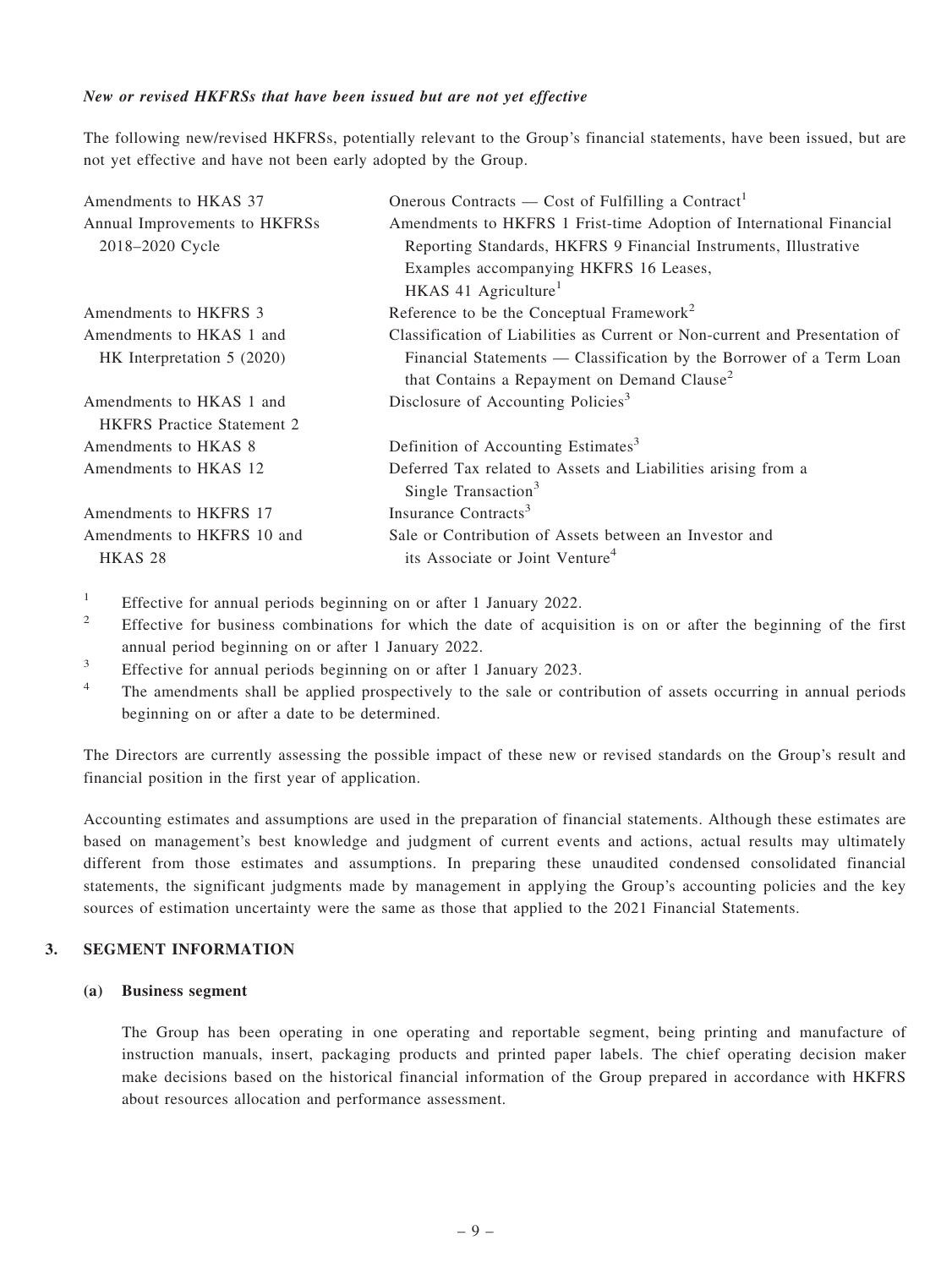#### (b) Geographic information

The following table provides an analysis of the Group's revenue from external customers.

|             | Three months ended |               | Six months ended |             |
|-------------|--------------------|---------------|------------------|-------------|
|             | 28 February        |               | 28 February      |             |
|             | 2022               | 2021          | 2022             | 2021        |
|             | (Unaudited)        | (Unaudited)   | (Unaudited)      | (Unaudited) |
|             | RM'000             | <i>RM'000</i> | <b>RM'000</b>    | RM'000      |
| Malaysia    | 34,392             | 37,064        | 79,891           | 87,956      |
| Singapore   | 3,113              | 1,604         | 5,279            | 3,136       |
| Philippines | 20,762             | 16,389        | 48,175           | 37,075      |
|             | 58,267             | 55,057        | 133,345          | 128,167     |

#### (c) Information about major customers

Revenue from external customers individually contributing 10% or more of the Group's revenue are as follow:

|            | Three months ended |               | Six months ended |               |
|------------|--------------------|---------------|------------------|---------------|
|            |                    | 28 February   |                  | 28 February   |
|            | 2022               | 2021<br>2022  | 2021             |               |
|            | (Unaudited)        | (Unaudited)   | (Unaudited)      | (Unaudited)   |
|            | RM'000             | <i>RM'000</i> | RM'000           | <i>RM'000</i> |
| Customer A | 3,747              | 14,107        | 15,697           | 32,413        |
| Customer B | N/A                | 5,109         | $N/A^*$          | 14,004        |
| Customer C | 6,506              | N/A           | 13,852           | $N/A^*$       |
| Customer F | 16,563             | 16,131        | 39,617           | 36,472        |

\* the corresponding customer did not contribute more than 10% of total revenue of the Group during the period.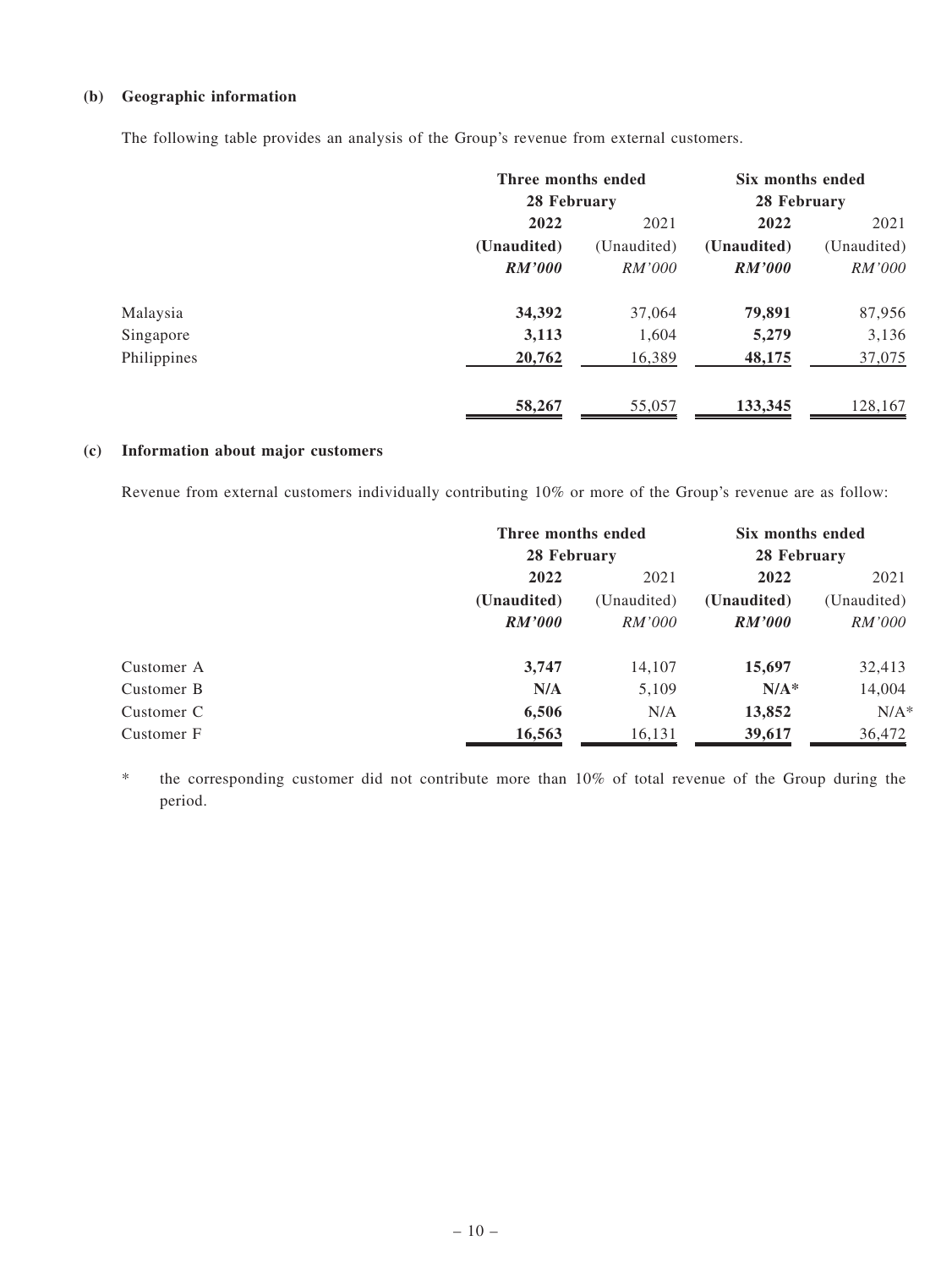#### 4. REVENUE

An analysis of disaggregation of the Group's revenue from contract with customers are as follows:

|                                              | Three months ended |               | Six months ended |               |
|----------------------------------------------|--------------------|---------------|------------------|---------------|
|                                              | 28 February        |               | 28 February      |               |
|                                              | 2022               | 2021          | 2022             | 2021          |
|                                              | (Unaudited)        | (Unaudited)   | (Unaudited)      | (Unaudited)   |
|                                              | RM'000             | <i>RM'000</i> | <b>RM'000</b>    | <i>RM'000</i> |
| Sales of productions products transferred at |                    |               |                  |               |
| a point in time:                             |                    |               |                  |               |
| — Packaging                                  | 41,765             | 34,888        | 93,527           | 83,162        |
| — Insert                                     | 12,005             | 11,728        | 28,887           | 26,188        |
| — Instruction manual                         | 4,402              | 8,434         | 10,739           | 18,801        |
| — Label                                      | 95                 | $\tau$        | 192              | 16            |
|                                              | 58,267             | 55,057        | 133,345          | 128,167       |

The following table provides information about trade receivables from contracts with customers.

|                      | As at            | As at     |
|----------------------|------------------|-----------|
|                      | 28 February      | 31 August |
|                      | 2022             | 2021      |
|                      | <b>Unaudited</b> | Audited   |
|                      | <i>RM'000</i>    | RM'000    |
| Receivable (Note 10) | 65,785           | 63,687    |

All sales of goods are for periods of one year or less. As permitted under HKFRS 15, the transaction price allocated to these unsatisfied contracts is not disclosed.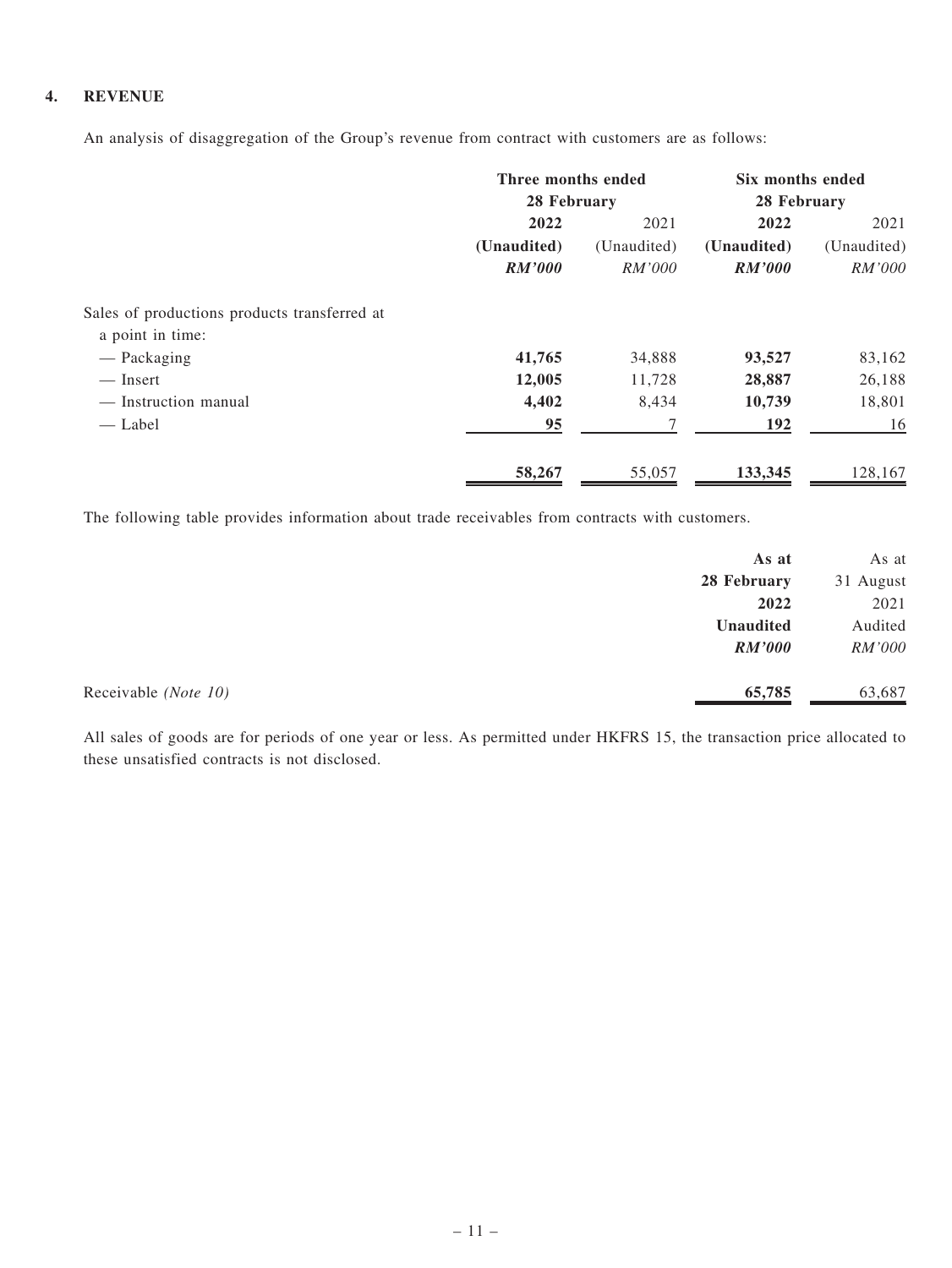#### 5. PROFIT BEFORE INCOME TAX EXPENSE

|                                                                               | Three months ended<br>28 February |               | Six months ended<br>28 February |               |
|-------------------------------------------------------------------------------|-----------------------------------|---------------|---------------------------------|---------------|
|                                                                               |                                   |               |                                 |               |
|                                                                               | 2022                              | 2021          | 2022                            | 2021          |
|                                                                               | (Unaudited)                       | (Unaudited)   | (Unaudited)                     | (Unaudited)   |
|                                                                               | RM'000                            | <i>RM'000</i> | RM'000                          | <i>RM'000</i> |
| Profit before income tax expense is arrived at<br>after charging/(crediting): |                                   |               |                                 |               |
| Cost of inventories sold*                                                     | 48,880                            | 44,242        | 107,914                         | 102,549       |
| Depreciation of property, plant and equipment                                 | 1,878                             | 1,612         | 3,743                           | 3,124         |
| Depreciation of right-of-use assets                                           | 2,167                             | 1,834         | 4,221                           | 3,569         |
| Employee costs                                                                | 11,744                            | 11,191        | 24,514                          | 22,923        |
| The fair value gain on derivative financial                                   |                                   |               |                                 |               |
| instruments                                                                   | (19)                              |               | (238)                           |               |

\* For the six months ended 28 February 2022 and 2021, cost of inventories sold comprise approximately RM24.2 million and RM22.1 million relating to employee benefit expenses and depreciation charges, which are also included in the respective total amounts disclosed separately above.

#### 6. DIVIDENDS

The Board does not recommend the payment of interim dividends for the six months ended 28 February 2022 (2021: nil).

#### 7. INCOME TAX EXPENSE

The amount of income tax expense in the consolidated statements of comprehensive income represents:

|                                                                 | Three months ended |               | Six months ended |               |  |
|-----------------------------------------------------------------|--------------------|---------------|------------------|---------------|--|
|                                                                 | 28 February        |               | 28 February      |               |  |
|                                                                 | 2022               | 2022<br>2021  |                  | 2021          |  |
|                                                                 | (Unaudited)        | (Unaudited)   | (Unaudited)      | (Unaudited)   |  |
|                                                                 | RM'000             | <i>RM'000</i> | RM'000           | <i>RM'000</i> |  |
| Current tax $-$ Corporate income tax<br>— charge for the period | 300                | 273           | 1,400            | 607           |  |
|                                                                 |                    |               |                  |               |  |
| Deferred tax                                                    |                    |               |                  |               |  |
| Income tax expense                                              | 300                | 273           | 1,400            | 607           |  |

The Company was incorporated in the Cayman Islands that is tax-exempted as no business is carried out in the Cayman Islands under the laws of the Cayman Islands.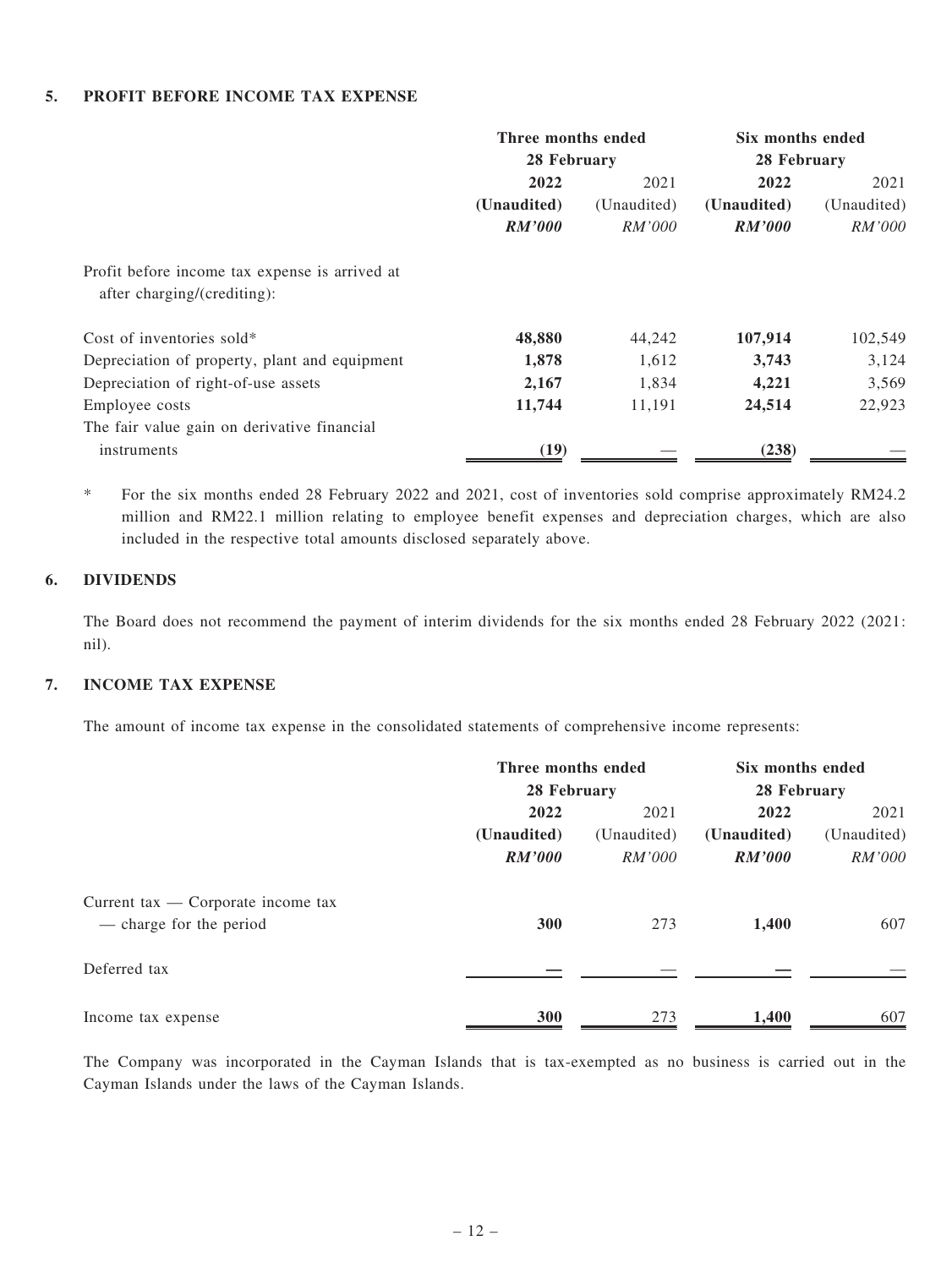Hong Kong profits tax is calculated at tiered rates of 8.25% on the first HK\$2 million and 16.5% for the remainder (2021: 16.5%) on the estimated assessable profits of subsidiaries operating in Hong Kong for the six months ended 28 February 2022 and 2021. Taxes on profits assessable elsewhere have been calculated at the prevailing tax rates in the countries/jurisdictions in which the Group operates.

Corporate income tax in Malaysia is calculated at the statutory rate of 24% (2021: 24%) of the estimated taxable profit for the six months ended 28 February 2022.

Companies in Malaysia with a paid up capital of RM2,500,000 and below can enjoy lower corporate tax rate in Malaysia of 17% (2021: 17%) on the first RM600,000 (2021: RM600,000) taxable profit and remaining balance of the estimated taxable profit at tax rate of 24% (2021: 24%).

Subsidiary located in the Philippines was subject to Philippines income tax at the rate of 30% (2021: 30%) on the estimated taxable income during the six months ended 28 February 2022. Starting from the fourth taxable year after the year the business operations commenced, entities incorporated in the Philippines are required to pay tax equivalent to the higher of 30% (2021: 30%) regular corporate income tax (''RCIT'') on taxable income and the 2% (2021: 2%) minimum corporate income tax ("MCIT") on gross income. Gross income is equivalent to revenue less direct costs. Any excess of the MCIT over RCIT can be carried forward and credited against RCIT for three succeeding taxable years.

#### 8. EARNINGS PER SHARE

The calculation of earnings per Share is based on the earnings attributable to owners of the Company and the weighted average number of ordinary Shares in issue during the respective periods.

The calculation on basic and diluted earnings per Share is based on the following information:

|                                              | Three months ended<br>28 February |                         | Six months ended<br>28 February |             |
|----------------------------------------------|-----------------------------------|-------------------------|---------------------------------|-------------|
|                                              |                                   |                         |                                 |             |
|                                              | 2022                              | 2022<br>2021            |                                 | 2021        |
|                                              | (Unaudited)                       | (Unaudited)             | (Unaudited)                     | (Unaudited) |
|                                              | <b>RM'000</b>                     | <i>RM'000</i>           | <b>RM'000</b>                   | RM'000      |
| <b>Earnings</b>                              |                                   |                         |                                 |             |
| Profit for the period attributable to owners |                                   |                         |                                 |             |
| of the Company                               | 915                               | 1,198                   | 6,465                           | 5,117       |
|                                              |                                   | <b>Number of Shares</b> |                                 |             |
| <b>Shares</b>                                |                                   |                         |                                 |             |
| Weighted average number of Shares in issue   |                                   |                         |                                 |             |
| during the periods                           | 800,000,000                       | 800,000,000             | 800,000,000                     | 800,000,000 |

Diluted earnings per Share were the same as the basic earnings per Share as the Group had no dilutive potential Shares during the six months ended 28 February 2022 and 2021.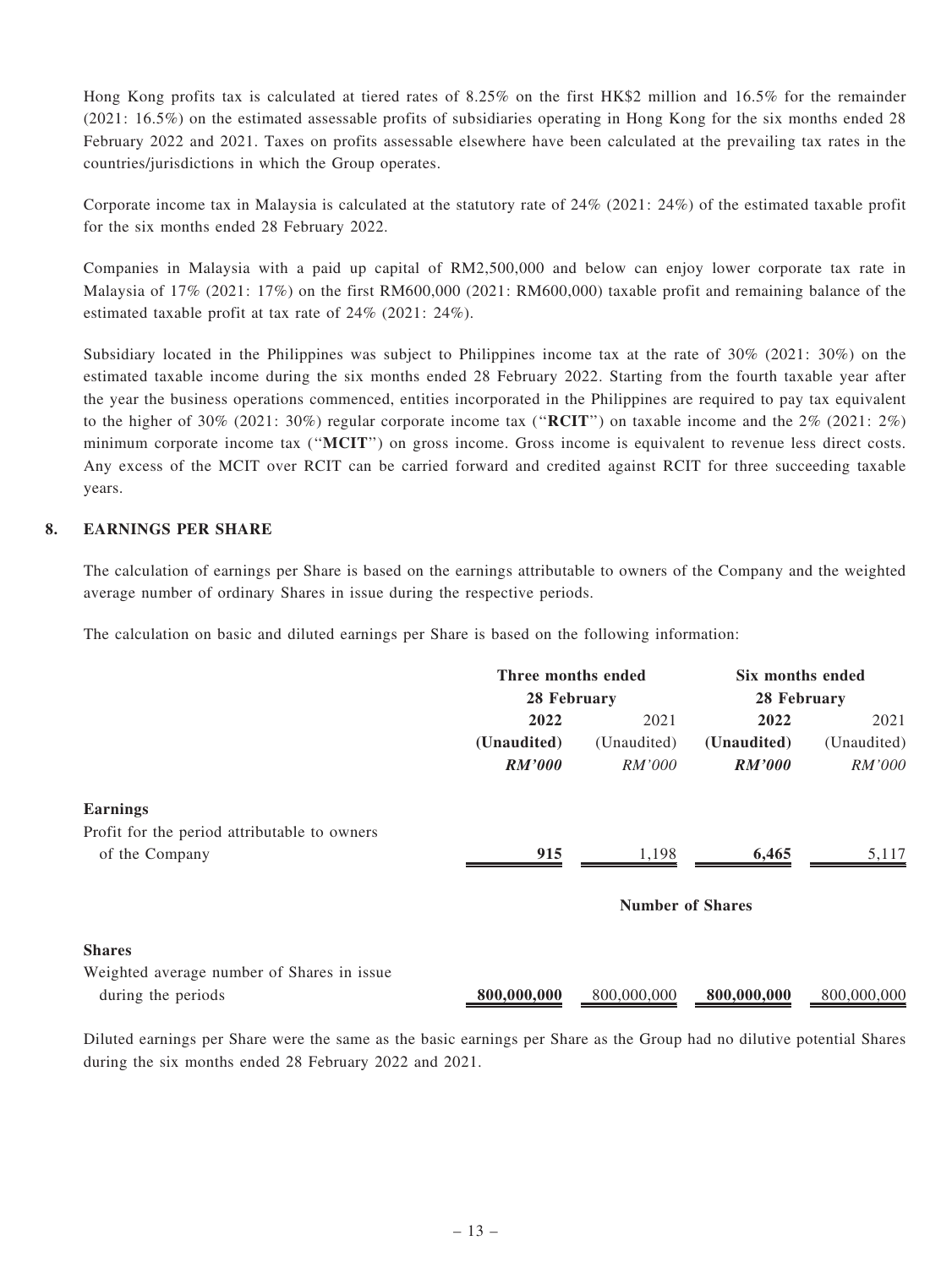#### 9. PROPERTY, PLANT AND EQUIPMENT

During the six months ended 28 February 2022, the Group acquired items of property, plant and equipment with cost of approximately RM4.3 million (2021: approximately RM5.4 million) and transferred property, plant and equipment to right-of-use assets with carrying amount of approximately RM4.4 million. Items of plant and machinery with a net book value of RM0.01 million were disposed of during the six months ended 28 February 2022 (2021: nil).

#### 10. TRADE RECEIVABLES AND OTHER RECEIVABLES

Trade receivables are trade debtors (net of impairment losses) with the following aging analysis, based on invoice dates, as at 28 February 2022 and 31 August 2021:

|                         | As at         | As at     |
|-------------------------|---------------|-----------|
|                         | 28 February   | 31 August |
|                         | 2022          | 2021      |
|                         | Unaudited     | Audited   |
|                         | <b>RM'000</b> | RM'000    |
| Within 1 month          | 17,035        | 20,193    |
| 1 to 2 months           | 22,459        | 20,801    |
| 2 to 3 months           | 19,137        | 18,067    |
| Over 3 months           | 7,154         | 4,626     |
|                         | 65,785        | 63,687    |
| Deposit and prepayments | 14,106        | 9,893     |
| Loan and advances       | 254           | 486       |
|                         | 80,145        | 74,066    |

The Group usually grants credit period ranging from 0 to 90 days (31 August 2021: 0 to 90 days) to its trade customers.

At the end of each of the reporting periods, the Group reviews trade receivables for evidence of impairment on both individual and collective basis. The provision of expected credit losses (''ECL'') for receivables is recognised based on the credit history of its customers, indication of financial difficulties, default in payments, and current market conditions. Based on the impairment assessment, no impairment loss has been recognized for the six months ended 28 February 2022 and 2021. The Group did not hold any collateral as security or other credit enhancement over the trade receivables.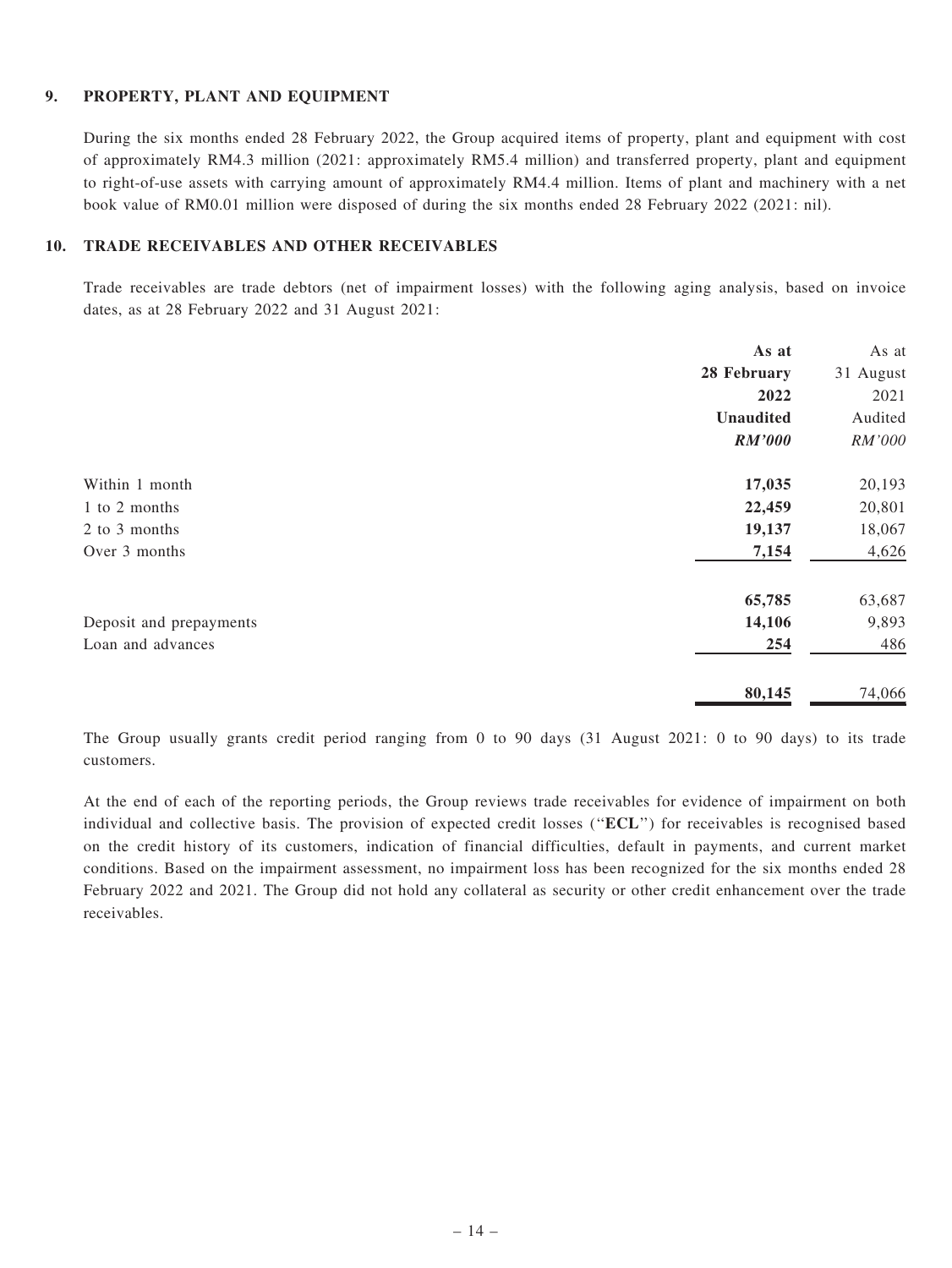#### 11. TRADE PAYABLES AND OTHER PAYABLES

Trade payables are non-interest bearing. The Group is normally granted credit terms ranging from 0 to 90 days from the invoice date.

Included in trade payables are trade creditors with the following aging analysis, based on invoice dates, as at 28 February 2022 and 31 August 2021:

|                                               | As at         | As at     |
|-----------------------------------------------|---------------|-----------|
|                                               | 28 February   | 31 August |
|                                               | 2022          | 2021      |
|                                               | <b>RM'000</b> | RM'000    |
| Current or less than 1 month                  | 7,167         | 8,082     |
| 1 to 3 months                                 | 7,208         | 8,794     |
| More than 3 months but less than 12 months    | 5,590         | 5,533     |
| More than 12 months                           | 687           | 1,182     |
|                                               | 20,652        | 23,591    |
| Other payables, accruals and deposit received | 12,233        | 14,039    |
|                                               | 32,885        | 37,630    |

#### 12. SHARE CAPITAL

|                                                 | <b>Number</b> |               |          |
|-------------------------------------------------|---------------|---------------|----------|
|                                                 | of Shares     | Amount        | Amount   |
|                                                 |               | <i>RM'000</i> | HK\$'000 |
| Ordinary Shares of HK\$0.01 each<br>Authorised: |               |               |          |
| At 1 September 2020 and 28 February 2021        | 5,000,000,000 | 27,284        | 50,000   |
| At 1 September 2021 and 28 February 2022        | 5,000,000,000 | 27,284        | 50,000   |
|                                                 | <b>Number</b> |               |          |
|                                                 | of Shares     | Amount        | Amount   |
|                                                 |               | <i>RM'000</i> | HK\$'000 |
| Issued and fully paid:                          |               |               |          |
| At 1 September 2020 and 28 February 2021        | 800,000,000   | 4,304         | 8,000    |
| As 1 September 2021 and 28 February 2022        | 800,000,000   | 4,304         | 8,000    |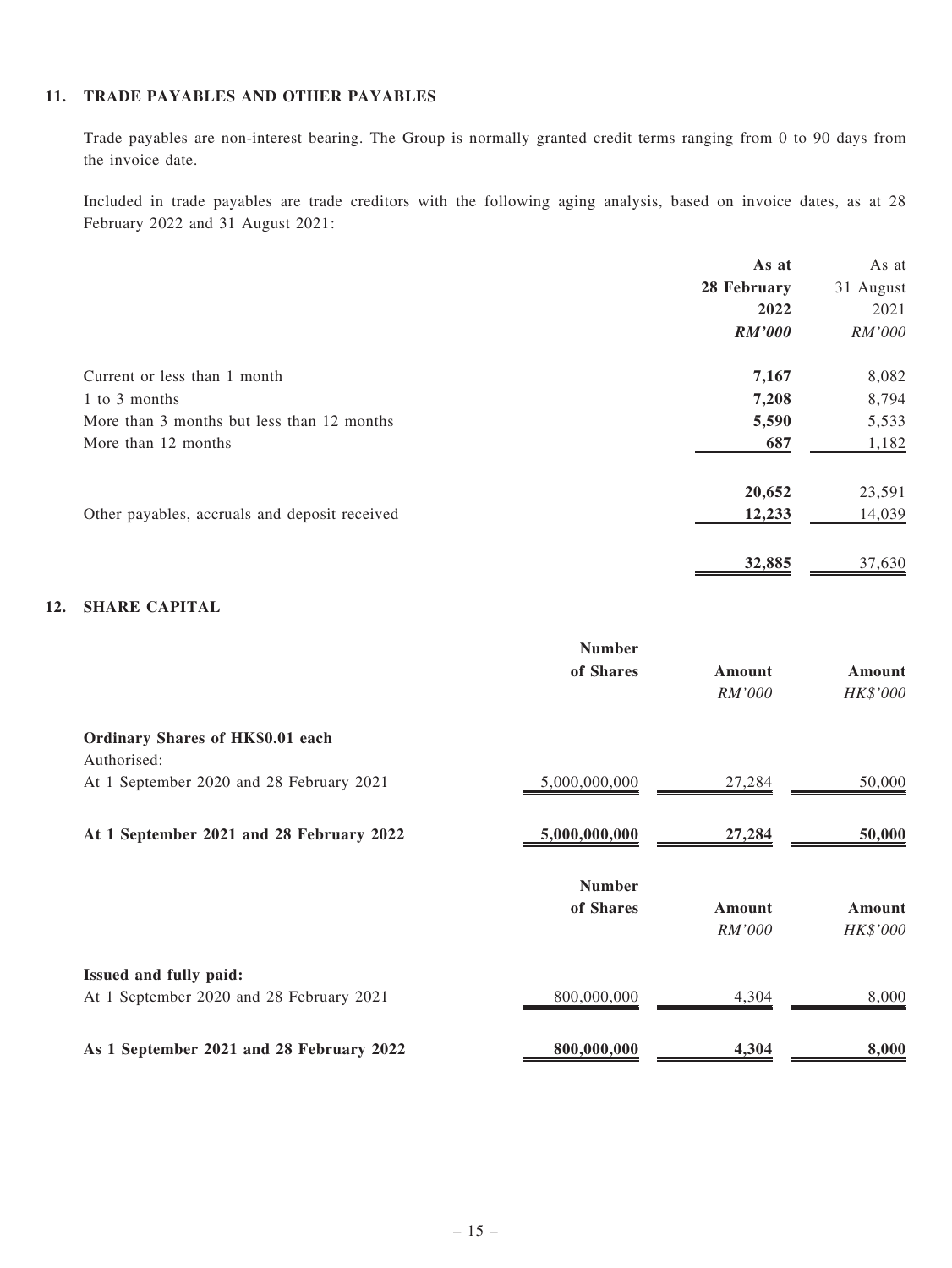#### 13. CAPITAL COMMITMENTS

|                                     | As at         | As at     |
|-------------------------------------|---------------|-----------|
|                                     | 28 February   | 31 August |
|                                     | 2022          | 2021      |
|                                     | <b>RM'000</b> | RM'000    |
| Commitments for the acquisition of: |               |           |
| Investment property                 |               | 1,517     |
| Property, plant and equipment       | 352           |           |
|                                     | 352           | .517      |

### 14. RELATED PARTY TRANSACTIONS

(a) The remuneration of executive Directors during the periods were as follows:

|                                             | Six months ended<br>28 February |        |
|---------------------------------------------|---------------------------------|--------|
|                                             | 2022                            | 2021   |
|                                             | RM'000                          | RM'000 |
| Wages and salaries                          | 3,128                           | 2,378  |
| Contribution to retirement benefits schemes | 192                             | 160    |
|                                             | 3,320                           | 2,538  |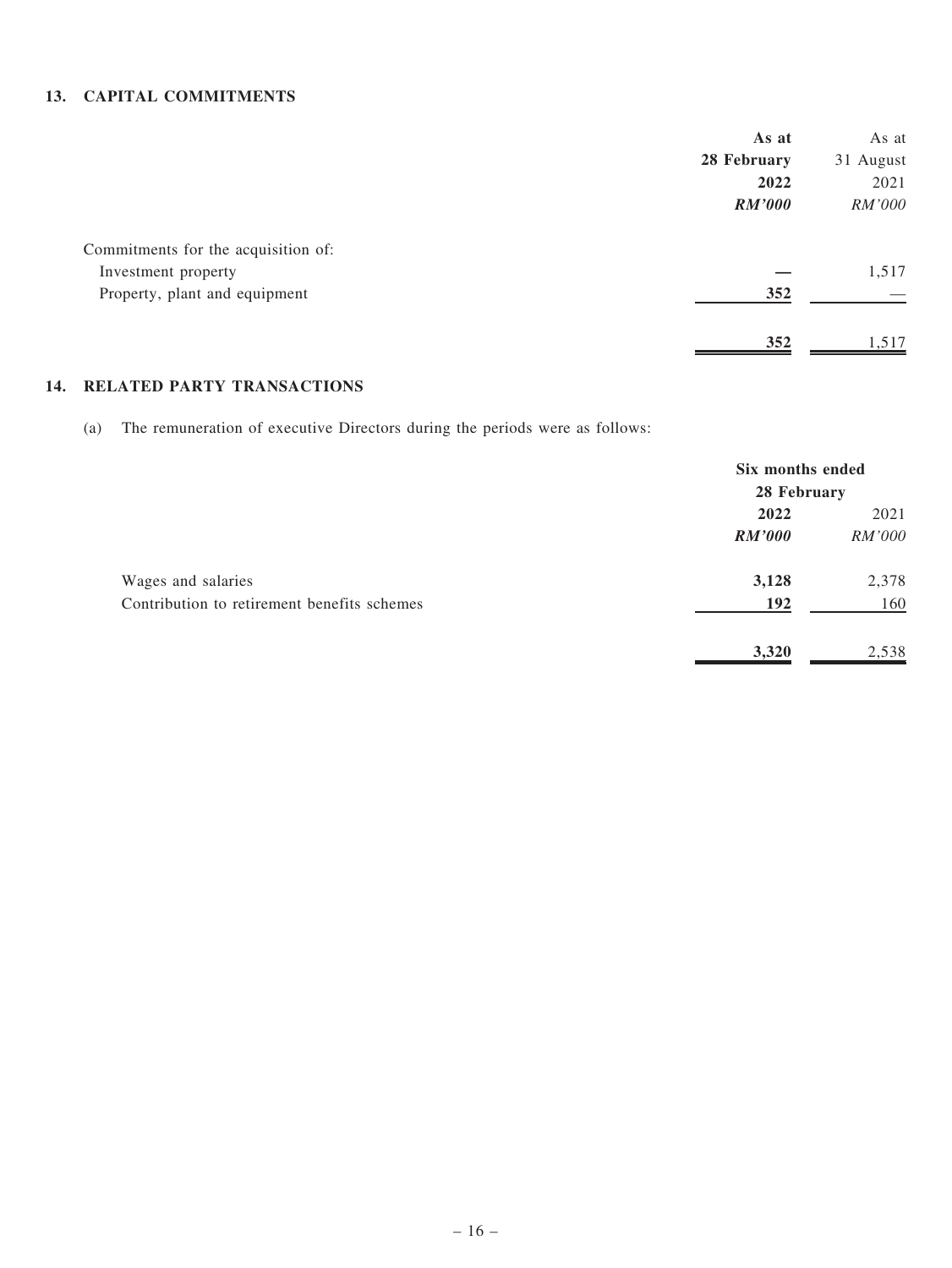(b) During the periods, the Group entered into the following transactions with related parties:

| Related party<br>relationship                                                             | Common<br>director | <b>Interest</b>                                      | Name/<br>Company name                                        | Type of transaction                                               | Six months ended<br>28 February |                |
|-------------------------------------------------------------------------------------------|--------------------|------------------------------------------------------|--------------------------------------------------------------|-------------------------------------------------------------------|---------------------------------|----------------|
|                                                                                           |                    |                                                      |                                                              |                                                                   | 2022<br><b>RM'000</b>           | 2021<br>RM'000 |
| An entity controlled by<br>Mr. Ong Yoong Nyock<br>("Mr. Ong")                             | Mr. Ong            | 84%                                                  | <b>TIONG NAM</b><br>LOGISTICS<br>SOLUTIONS SDN<br><b>BHD</b> | (a) Transportation fees<br>paid to a related<br>company           | 1,368                           | 1,583          |
| An entity controlled by<br>Chua Sui Keng,<br>a director of Linocraft<br>Printers Sdn. Bhd | Chua Sui Keng      | 25%                                                  | <b>GF EQUIPMENT</b><br><b>RENTAL SDN BHD</b>                 | (b) Rental expenses of<br>equipments paid to<br>related companies | 325                             | 526            |
| Joint venture                                                                             | Tan Woon Chay      | $50\%$ hold by<br>Linocraft<br>Printers Sdn.<br>Bhd. | Linocraft Singapore<br>Pte. Ltd.                             | (c) Purchases from the<br>Group                                   | 836                             | 972            |

#### 15. EVENTS AFTER THE REPORTING PERIOD

The COVID-19 pandemic (the "Pandemic") since early 2020 has impacted the global business and economic environment. The overall financial effect on the Group in the coming financial year cannot be reasonably estimated for the time being as the pandemic is still continuing. The Group will be watchful of the development and continue to evaluate its impacts on the business, financial position, cash flows and financial performance of the Group.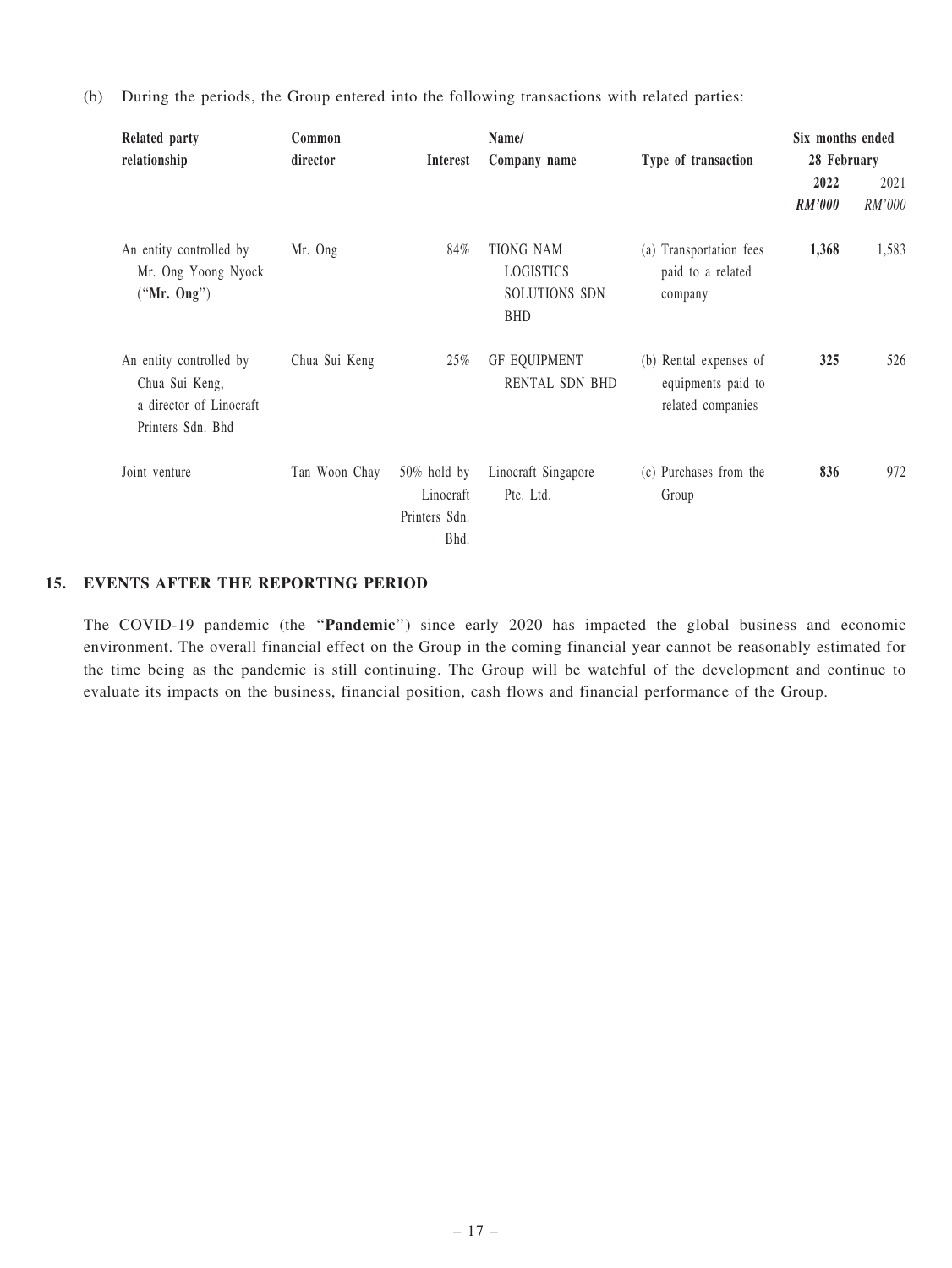### MANAGEMENT DISCUSSION AND ANALYSIS

### BUSINESS REVIEW

Our Group is a well-established integrated offset printing and packaging solutions provider in Malaysia with more than 49 years of experience. Moreover, the Group has also set foot in the Philippines in June 2016 to set up our printing and packaging production line to better serve our customers in the region.

We principally provide offset printing services and packaging boxes, instruction manuals and inserts to our customers. We continue to focus on strengthening our market position in the offset printing and packaging industry.

Our Group offers a wide range of packaging products to meet our customers' packaging needs. These products can be broadly categorised into (i) packaging; (ii) inserts; (iii) instruction manuals; and (iv) labels.

The following table sets forth the details of our Group's revenue by types of products for the six months ended 28 February 2022 and 2021:

|                               | Six months ended |       |             |       |  |
|-------------------------------|------------------|-------|-------------|-------|--|
|                               | 28 February      |       |             |       |  |
|                               | 2022             |       | 2021        |       |  |
|                               | (Unaudited)      |       | (Unaudited) |       |  |
|                               | <b>RM'000</b>    | $\%$  | RM'000      | $\%$  |  |
| Sales of production products: |                  |       |             |       |  |
| — Packaging                   | 93,527           | 70.1  | 83,162      | 64.9  |  |
| — Inserts                     | 28,887           | 21.7  | 26,188      | 20.4  |  |
| — Instruction manuals         | 10,739           | 8.1   | 18,801      | 14.6  |  |
| — Labels                      | 192              | 0.1   | 16          | 0.1   |  |
|                               | 133,345          | 100.0 | 128,167     | 100.0 |  |

Our Group's total revenue amounted to approximately RM133.3 million and RM128.2 million for the six months ended 28 February 2022 and 2021 respectively. Approximate 59.9% (2021: 68.6%) of our revenue was attributable to our customers in Malaysia, with the remaining from Singapore and the Philippines during the reporting periods.

### Packaging

Packaging accounts for our largest business segment of our Group's business. Packaging includes the manufacturing of packaging boxes and rigid boxes. Our packaging boxes and rigid boxes are produced with multi-colour sheetfed offset printed materials and manufactured using technologically advanced machines and colour management system of international standards such as Ugra/Fogra Media Wedge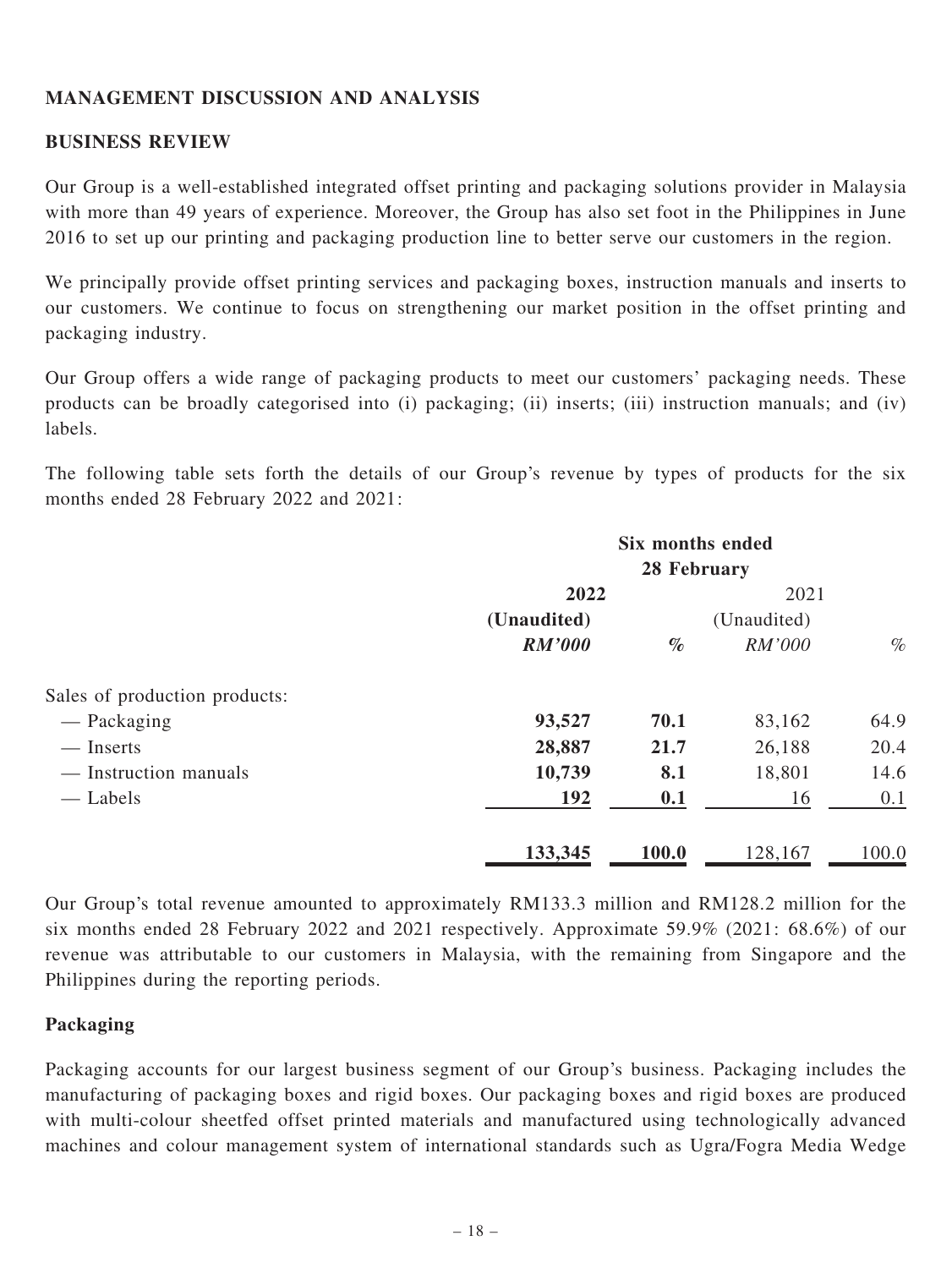CMYK V3.0 to match the requirements of our customers. Our packaging not only serves as a marketing tool but most importantly as a protection for our customers' products. Our Group also provides product development services to customers who require packaging design for their products. Furthermore, our Group also has the capability to create prototype based on the design that was provided to us or created by our team. We have an industrial cutting machine that can produce such prototype to help customers visualise the packaging before mass production.

Our revenue from the production of packaging were approximately RM93.5 million and RM83.2 million for the six months ended 28 February 2022 and 2021 respectively, representing approximately 70.1% and 64.9% of our total revenue, respectively.

### **Inserts**

The production of inserts is our second largest business segment. Inserts are protective packaging used inside boxes to partition and protect products from damage. It is used to keep the products and accessories in position so that they will be neatly presented to the end consumers. Our Group is involved in designing and die-cutting of corrugated boards into desired shapes to fit and protect the customers' products in the packaging boxes.

Our revenue from the production of inserts were approximately RM28.9 million and RM26.2 million for the six months ended 28 February 2022 and 2021 respectively, representing approximately 21.7% and 20.4% of our total revenue, respectively.

#### Instruction Manuals

The production of instruction manuals is the third largest segment. Our Group also provides kitting services by packing related printed materials to be grouped together with instruction manuals into a package. This service provides convenience to our customers by enabling them to liaise with one single party for their packaging needs.

Our revenue from the production of instruction manuals were approximately RM10.7 million and RM18.8 million for the six months ended 28 February 2022 and 2021 respectively, representing approximately 8.1% and 14.6% of our total revenue, respectively.

### Labels

The production of paper-based labels is a small segment of our Group's business, primarily for food and beverage sector. Such labels are mainly used for branding of canned/bottled products. The printing of labels has become a smaller business segment of our Group due to our Group's expansion into other business segments.

Our revenue from the production of labels were approximately RM0.2 million and RM0.01 million for the six months ended 28 February 2022 and 2021 respectively, representing approximately 0.1% and 0.1% of our total revenue, respectively.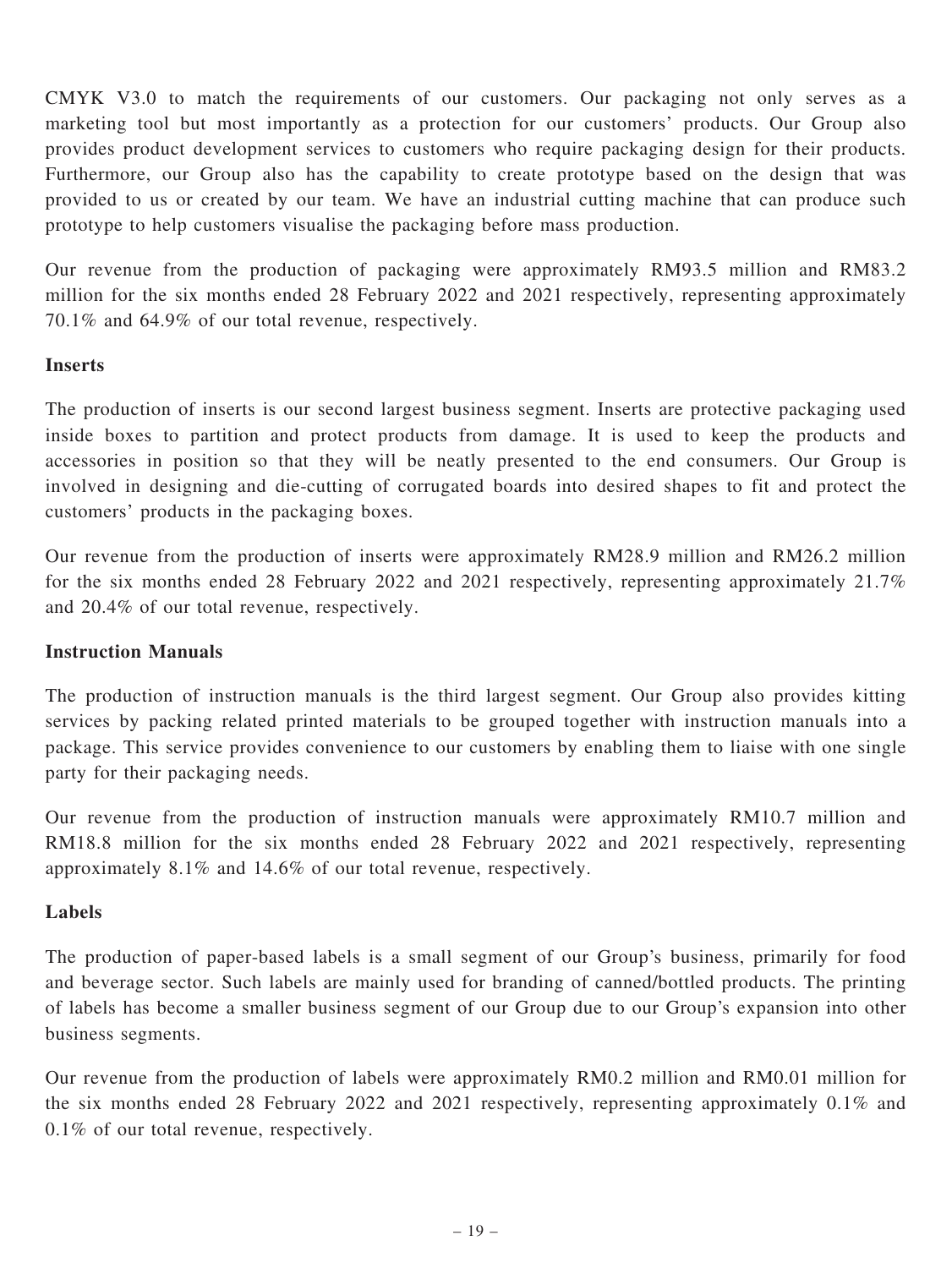### FUTURE PROSPECTS AND OUTLOOK

Our Group continues to focus on strengthening its market position in the offset printing and packaging industry as well as approaching reputable international brands from different industries to grow our business in Malaysia and the Philippines.

As disclosed in the 2021 Financial Statements, our Group acquired an additional Auto Diecut machine and also in the process of acquiring two units of Manual Diecut machines that can cater for large format packaging.

Our Group further acquired a new Automatic Rigid Box Making machine which will increase production speed and output resulting in operational efficiency and cost savings. On moving towards more in-house production, our Group has acquired one Fully Auto OPP Lamination machine, one Automatic Magnet Pasting machine and one Double Side Adhesive Tape Pasting machine. This will reduce our reliance on external subcontractors and increase production efficiency by reducing manual processes. In addition, one Single Facer machine and one High Speed Spot UV/IR Coating machine were acquired for the purpose of supporting in-house production.

In conjunction with the acquisition of the new machines, our Group conducted a relocation exercise and enhanced the necessary facilities in our factory in Malaysia. The re-layout has enabled us to achieve better efficiency in terms of production lead time and output and also increase efficiency between processes for overall synergy.

We had also transferred the KBA Rapida 5 Colour Sheet-Fed Offset Press machine to our Philippines plant to increase their printing capacity.

At the time of writing, there remains significant uncertainty on the extent of the impact from the Pandemic. In spite of the high vaccination rate in Malaysia and certain countries, no conclusive evidence shows any of these countries has successfully achieved herd immunity. This will result in uncertainties in the global economy and we expect financial year 2021/2022 to remain challenging to the Group.

The Directors will focus its efforts to closely monitor and review its business strategies and strive to create long term sustainable value for our Company and shareholders of the Company (the ''Shareholders'') in spite of the Pandemic.

### FINANCIAL REVIEW

#### Revenue

The management has adopted proactive strategies and policies to cope with the Pandemic including developing and obtaining new customers and streamlining manufacturing processes in the plant to improve cost efficiency. Meanwhile, relationships with existing customers have been enhanced and the management will closely monitor and remain alert for disruptions due to Pandemic and other potential issues.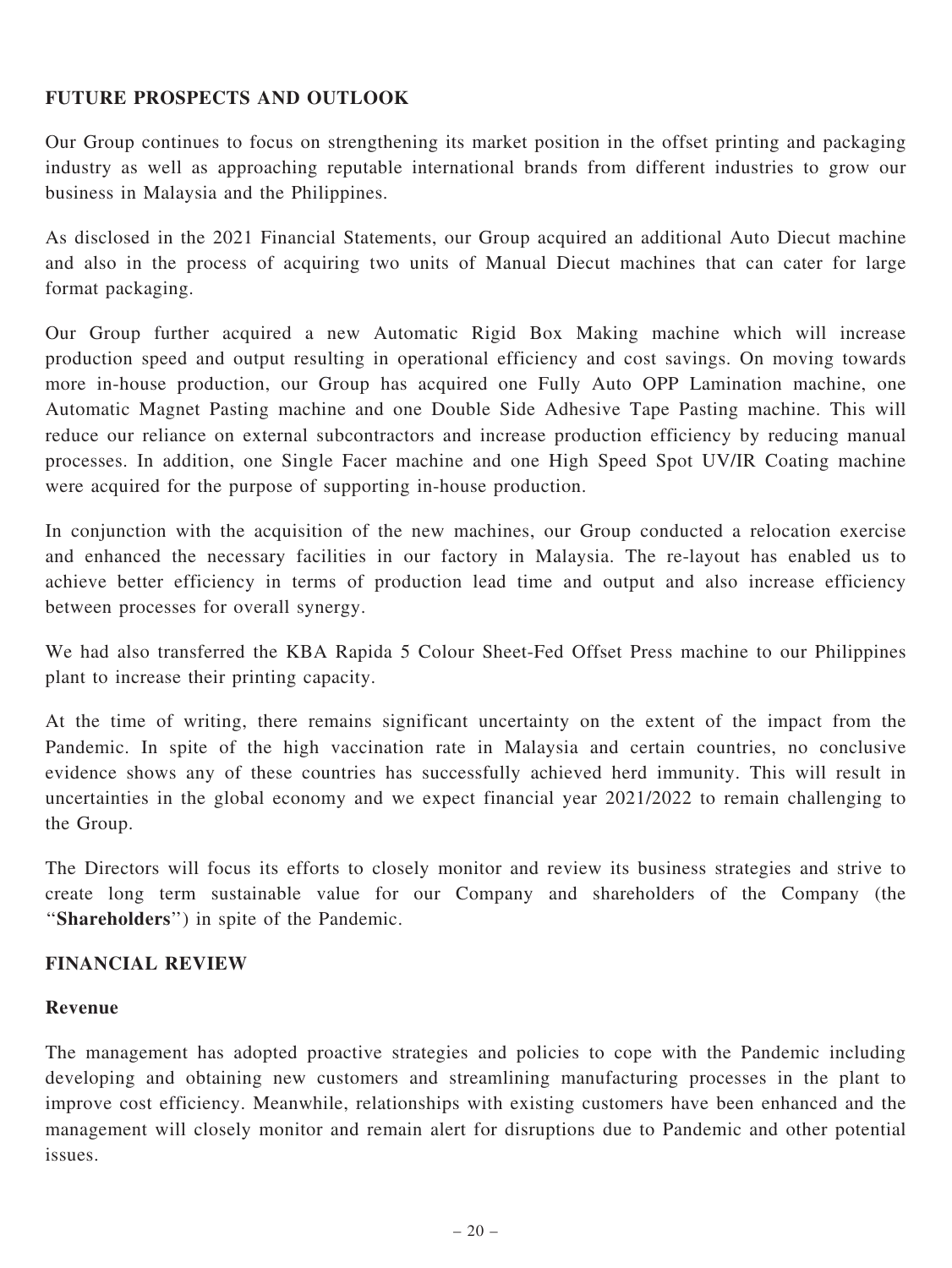During the six months ended 28 February 2022, the revenue increased by approximately 4.0% or RM5.2 million as compared to that of the same period in 2021. The increase in revenue was mainly due to the increase in sales of packaging and insert, where there was an increase in demand derived from major customers, which was partially offset by the decrease in sales of instruction manual. The revenue contributed by the top five customers decreased from approximately RM101.3 million for the six months ended 28 February 2021 to RM91.4 million for the six months ended 28 February 2022, which accounted for 79.0% and 68.5% of our total revenue for the corresponding periods, respectively.

#### Cost of Sales

|                        | Six months ended |             |  |
|------------------------|------------------|-------------|--|
|                        | 28 February      |             |  |
|                        | 2022             | 2021        |  |
|                        | (Unaudited)      | (Unaudited) |  |
|                        | <b>RM'000</b>    | RM'000      |  |
| Material costs         | 73,841           | 68,197      |  |
| Direct labour          | 16,622           | 15,865      |  |
| Manufacturing overhead | 17,451           | 18,487      |  |
|                        | 107,914          | 102,549     |  |

Cost of sales comprises mainly (i) material costs (paper, facer, glue, chemical and plates); (ii) direct labour; and (iii) manufacturing overheads (utilities costs, depreciation expenses, subcontracting fee and repair and maintenance costs).

In line with the increase in revenue, the cost of sales for the six months ended 28 February 2022 increased by approximately 5.2% or RM5.4 million as compared to that of the same period in 2021. The increase in cost of sales was mainly from the increase in material costs and labour costs, which was partially offset by the decrease in manufacturing overhead.

#### Gross Profit and Gross Profit Margin

Our gross profit decreased about 0.7% from RM25.6 million for the six months ended 28 February 2021 to RM25.4 million for the six months ended 28 February 2022. Our overall gross profit margin decreased by 0.9% from approximately 20.0% for the six months ended 28 February 2021 to approximately 19.1% for the six months ended 28 February 2022.

#### Distribution Costs

Our distribution expenses mainly consist of (i) salary expenses and staff benefit which mainly represents the expenses in salary and staff benefits payable to our marketing department; (ii) sales commission; (iii) entertainment and promotional expenses; and (iv) travelling and transport expenses.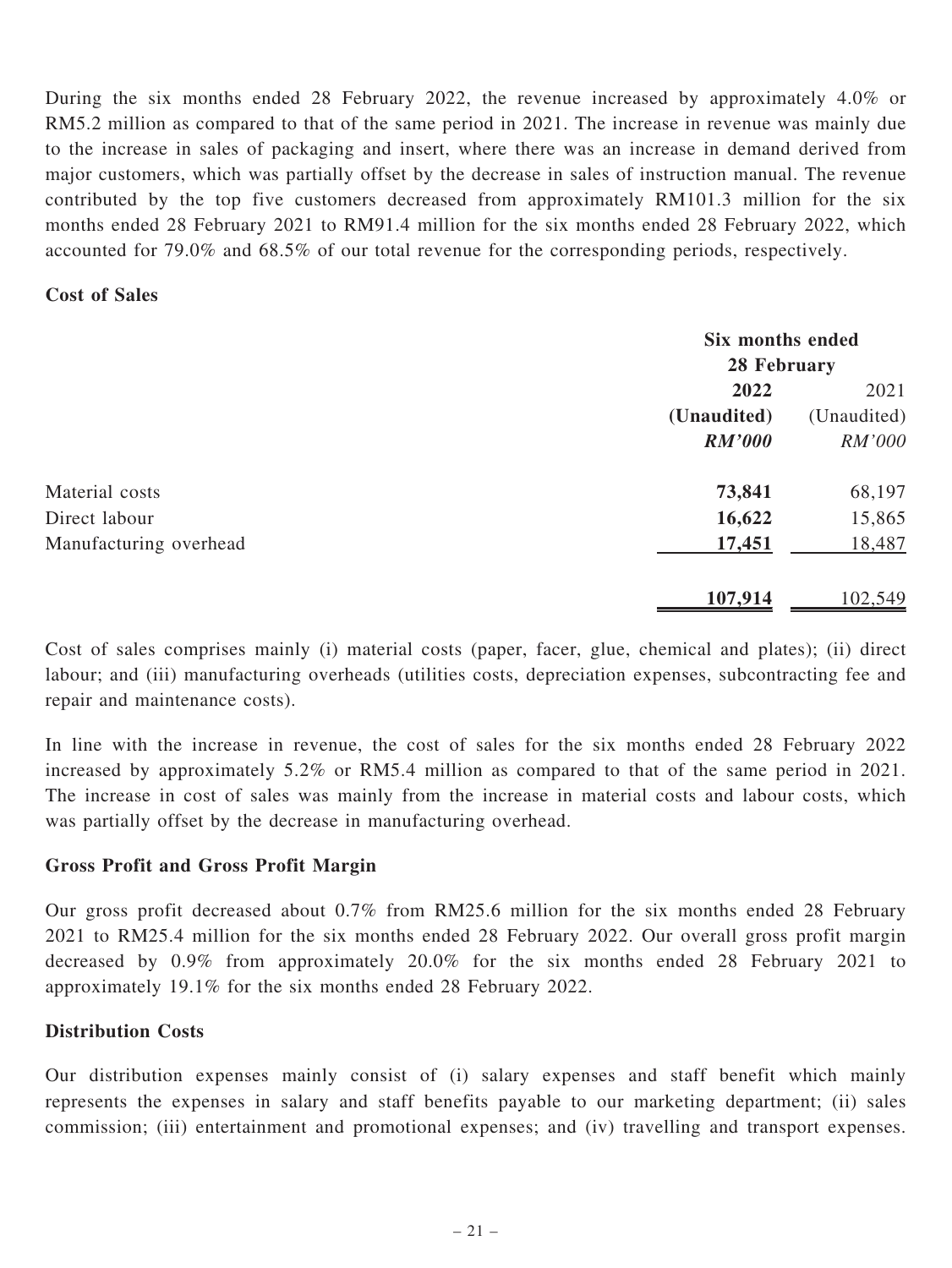Our distribution expenses increased about 21.4% from RM6.1 million for the six months ended 28 February 2021 to RM7.4 million for the six months ended 28 February 2022, which was mainly caused by the increase in transport expenses due to increase in demand from our customers.

### Administrative Expenses

The administrative expenses were approximately RM9.6 million for the six months ended 28 February 2022 (2021: RM9.6 million). Our administrative expenses mainly consist of (i) salary expenses and staff benefits which mainly represents the expenses in salary and staff benefits payable to our administrative staff including our Directors; (ii) professional and consultant fees; and (iii) others such as repair and maintenance for office equipment, bank charges and depreciation which mainly represents the depreciation expenses for the property, plant and equipment as well as the depreciation of right-ofuse assets.

### Finance Costs

Finance costs represented interest on bank overdraft, bank borrowings and lease liabilities. For the six months ended 28 February 2022 and 2021, financial costs amounted to approximately RM3.4 million and RM4.2 million, respectively.

### Share of Loss of a Joint Venture

Our Group has 50% equity interest in Linocraft Singapore Pte. Ltd, which engages in trading business for packaging and printing related products. The share of loss of a joint venture was RM4,000 for the six months ended 28 February 2022 (2021: RM4,000).

### Net Profit and Earnings per Share

As a result of the foregoing, our Group's net profit was RM6.5 million for the six months ended 28 February 2022 (2021: RM5.1 million). The Group's earnings per Share for the six months ended 28 February 2022 was RM0.81 sen (2021: RM0.64 sen).

### LIQUIDITY, FINANCIAL RESOURCES AND CAPITAL STRUCTURE

As at 28 February 2022,

- (a) the Group's net current assets were approximately RM3.9 million (31 August 2021: RM0.2 million) and the Group had cash and cash equivalents of approximately RM15.6 million (31 August 2021: RM12.1 million), most of cash and cash equivalents were denominated in Malaysian Ringgit (RM), United States Dollar (USD), Philippines Peso (Peso) and Hong Kong Dollar (HK\$);
- (b) the Group had bank borrowings and lease liabilities of approximately RM151.6 million (31 August 2021: RM151.0 million) and RM19.7 million (31 August 2021: RM21.8 million); bank borrowings and lease liabilities were denominated in RM, USD, Peso and HK\$;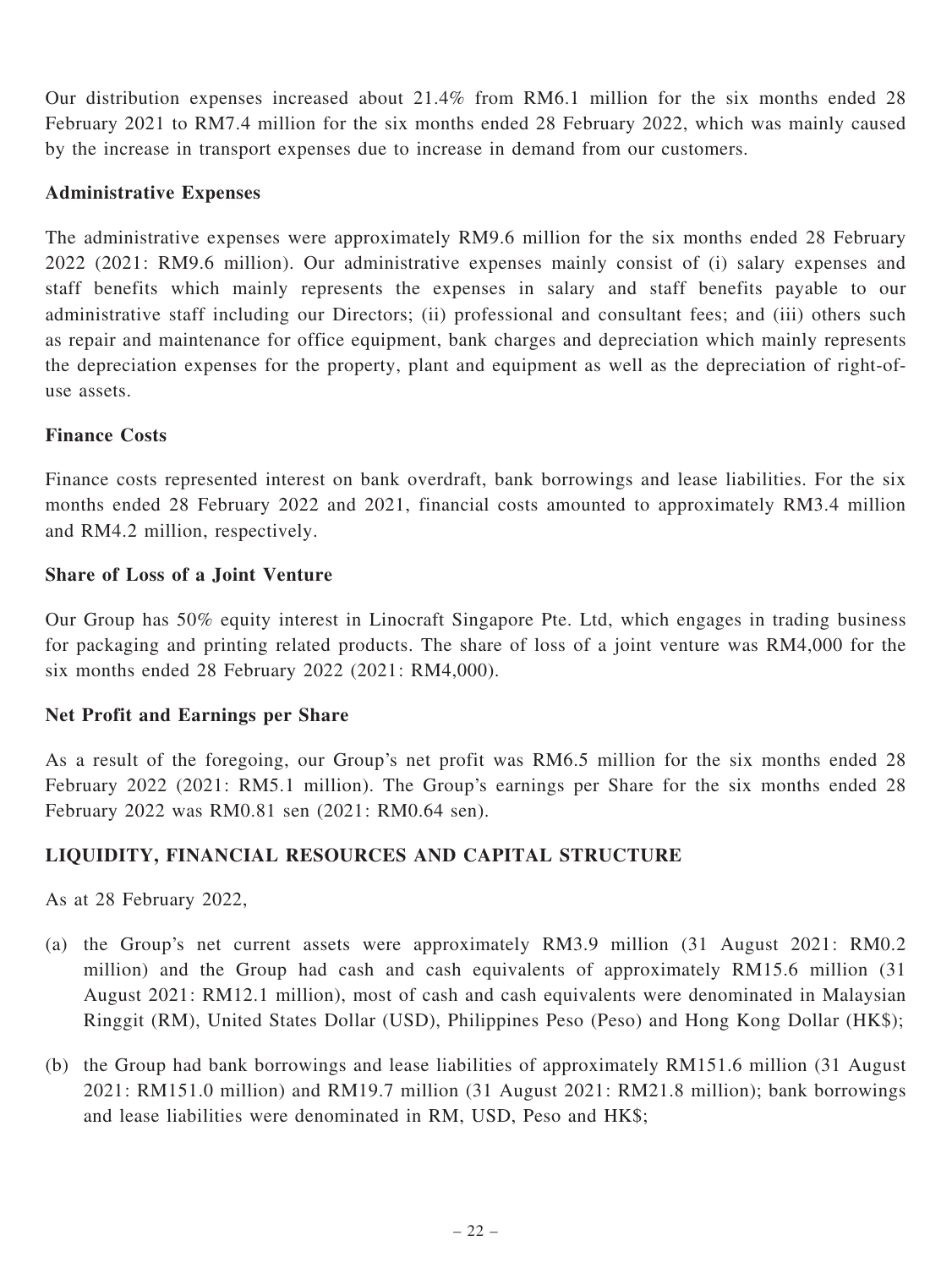- (c) the Group's current ratio was approximately 1.0 times (31 August 2021: 1.0 times). The gearing ratio is calculated based on the net debt divided by the adjusted capital plus net debt as the respective periods end. The Group's gearing ratio was approximately 65.9% (31 August 2021: 68.5%); and
- (d) the Group's total equity attributable to owners of the Company amounted to RM102.1 million (31 August 2021: RM95.0 million). The capital of the Company mainly comprises share capital and reserves.

### DIVIDENDS

The Board does not recommend the payment of interim dividends for the six months ended 28 February 2022 (2021: nil).

# SIGNIFICANT INVESTMENTS, MATERIAL ACQUISITIONS OR DISPOSALS OF SUBSIDIARIES AND ASSOCIATED COMPANIES

The Group has no significant investments, material acquisitions or disposal of subsidiaries and associated companies for the six months ended 28 February 2022.

### CAPITAL COMMITMENTS

As at 28 February 2022, the capital commitments of the Group are related to purchase of property, plant and equipment of approximately RM0.4 million (31 August 2021: RM1.5 million).

#### PLEDGE OF ASSETS

At the 28 February 2022, certain of the Group's right-of-use assets and property, plant and equipment with net carrying amount of RM27.7 million and RM64.0 million (31 August 2021: RM26.7 million and RM63.0 million) were pledged as security.

### FUTURE PLAN FOR MATERIAL INVESTMENTS AND CAPITAL ASSETS

Save as disclosed in section headed ''Comparison of business objectives and strategies with actual business progress'' of this announcement and the prospectus of the Company dated 31 August 2017 (the ''Prospectus''), the Group does not have any concrete plan for material investments or capital assets for the coming year.

#### CONTINGENT LIABILITIES

The Group had no material contingent liabilities as at 28 February 2022 and 31 August 2021.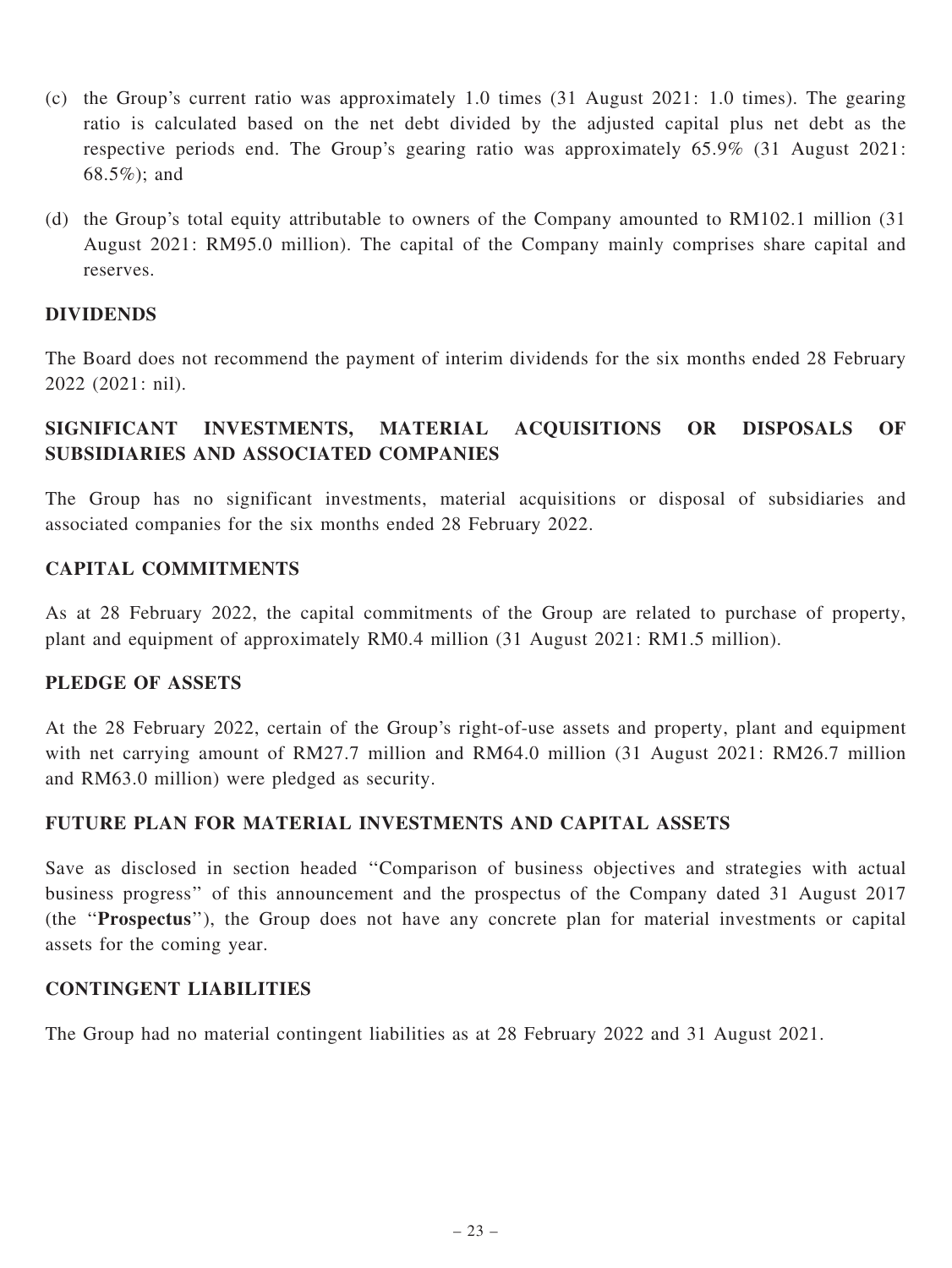### FOREIGN CURRENCY RISK

The Group operates mainly in Malaysia and the Philippines, and is exposed to foreign currency risks arising from various currency exposures, mainly with respect to USD, Peso and SGD. The Group derives majority of our revenue in RM, Peso and a portion of that in USD and SGD, as some of our customers are companies headquartered in the US and Singapore, who prefer to use their local currencies to settle payment. Most of our Group's major customers are contract manufacturers based in Malaysia and the Philippines and settles payment in RM and Peso. Quotations from suppliers and payments made to them are generally in RM, Peso and USD. There is no assurance that the foreign exchange rate will go in the direction that is favourable to our Group and may result in foreign exchange loss and negatively affect our Group's results of operations and other comprehensive income.

The management will monitor foreign currency exposure of the Group and will consider undertaking foreign exchange hedging activities to reduce the impact of foreign exchange rate movements on the Group's operating result. As at 28 February 2022, our Group had derivative financial instruments assets at fair value of approximately RM5,000 (31 August 2021: derivative financial instruments liabilities at fair value of approximately RM233,000). The fair value gain on derivative financial instruments under the foreign exchange forward contracts were RM238,000 for the six months ended 28 February 2022 (2021: nil).

### EMPLOYEES AND REMUNERATION POLICY

As at 28 February 2022, the Group had a total of 963 (31 August 2021: 946) employees. The Group recognises that our success in the printing and packaging industry is dependent on our employees. Our Group recruits our employees based on their working attitude, industry experience, educational background and interpersonal skills. The Group generally pays our employees a fixed salary and discretionary performance-based bonus that is paid yearly, subject to individual performance. Certain level of our staff qualify for sales target-based monthly incentives. For the six months ended 28 February 2022, the Group's staff costs, including Directors' emoluments, were approximately RM24.5 million (2021: RM22.9 million). The Group reviews the performance of our employees and such review results will be taken into account during the annual salary review and promotion appraisal period.

# COMPARISON OF BUSINESS OBJECTIVES AND STRATEGIES WITH ACTUAL BUSINESS PROGRESS

As set out in the Prospectus, the business objectives and strategies of the Group are (i) Diversified customer industry; (ii) Product line expansion; (iii) Geographical expansion; (iv) Repayment of bank loan; and (v) General working capital.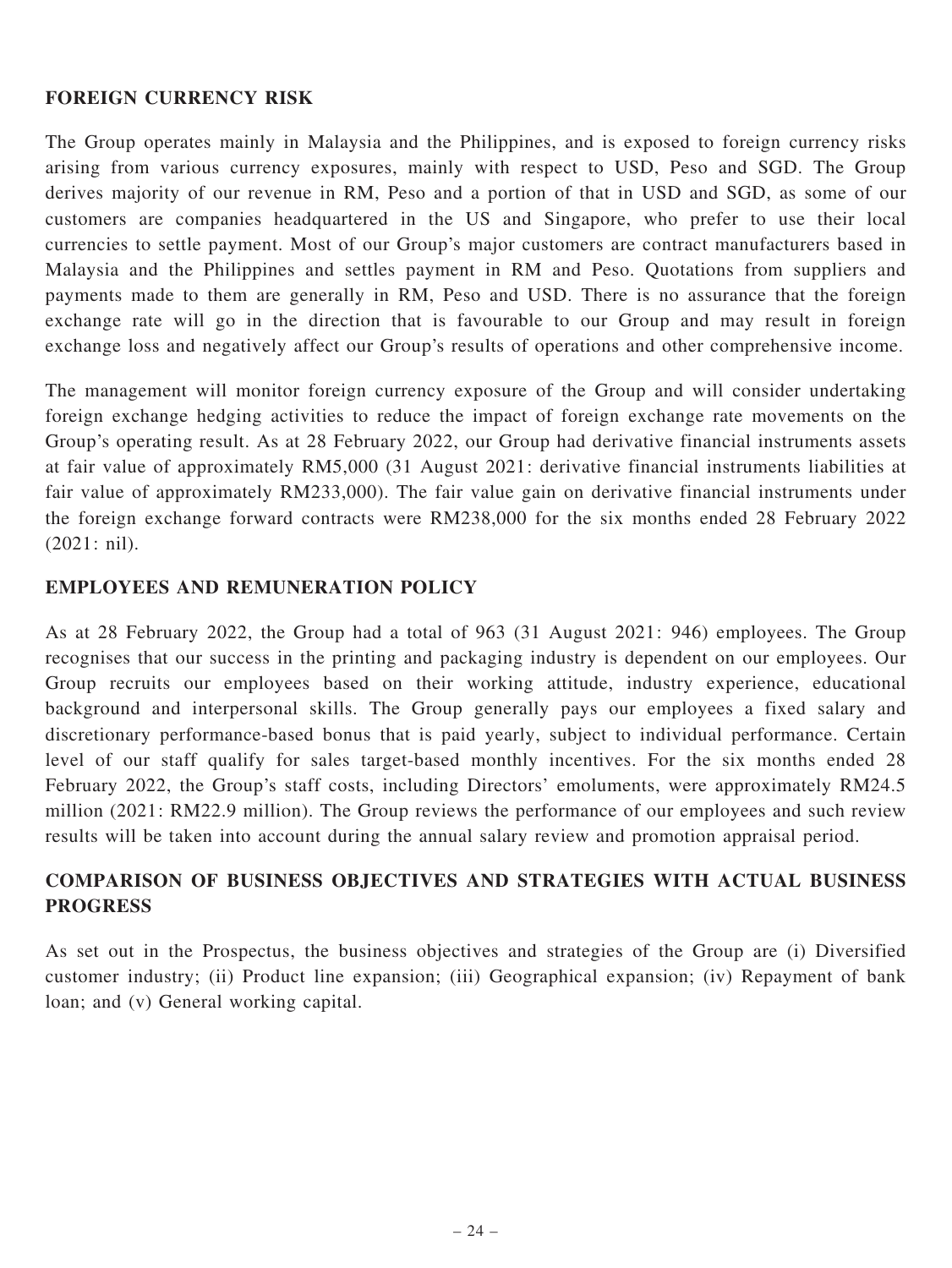An analysis comparing the future plans and use of proceeds contained in the Prospectus with the Group's actual business progress for the period from the date of Listing to 28 February 2022(the ''Relevant Period'') is set out below:

|    | <b>Business strategy</b>                                                                          | <b>Implementation activities</b>                                                                                                                                                                                                            | <b>Actual business</b><br>progress during<br>the Relevant Period                                                                                                                                                            |
|----|---------------------------------------------------------------------------------------------------|---------------------------------------------------------------------------------------------------------------------------------------------------------------------------------------------------------------------------------------------|-----------------------------------------------------------------------------------------------------------------------------------------------------------------------------------------------------------------------------|
| 1. | Diversified customer industry-<br>continue to expand business in<br>other industries such as fast | - Recruitment of brand manager<br>in Malaysia                                                                                                                                                                                               | The Group has recruited<br>the brand manager during<br>mid of June 2018.                                                                                                                                                    |
|    | moving consumer goods,<br>medical & cosmetics and food<br>& beverage                              | - Additional warehouse for<br>Malaysia operations<br>(Phase 1)                                                                                                                                                                              | The Phase 1 construction<br>of additional warehouse<br>has completed by<br>September 2019.                                                                                                                                  |
|    |                                                                                                   | — Additional warehouse for<br>Malaysia operations<br>(Phase 2)                                                                                                                                                                              | The Phase 2 construction<br>of additional warehouse<br>has completed by<br>September 2019.                                                                                                                                  |
|    |                                                                                                   | - Expansion of design and<br>solutions and quality<br>assurance facilities in<br>Malaysia                                                                                                                                                   | The expansion of design<br>and solutions is yet to<br>commence while the<br>quality assurance<br>facilities are partially<br>completed while the<br>remaining work are<br>targeted to complete in<br>third quarter of 2022. |
| 2. | Product line expansion —<br>develop new products/services<br>to increase revenue stream           | — Development of new product<br>line — adhesive labels in<br>Malaysia<br>- Setting up of low dust facilities The setup has completed.<br>in Malaysia for medical and<br>cosmetics, and food and<br>beverage packaging products<br>(phase 1) | The Group is in the mid of<br>sourcing the adhesive<br>labels machine.                                                                                                                                                      |
|    |                                                                                                   | - Renovation and improvement<br>of factory in Malaysia                                                                                                                                                                                      | The renovation and<br>improvement have<br>completed.                                                                                                                                                                        |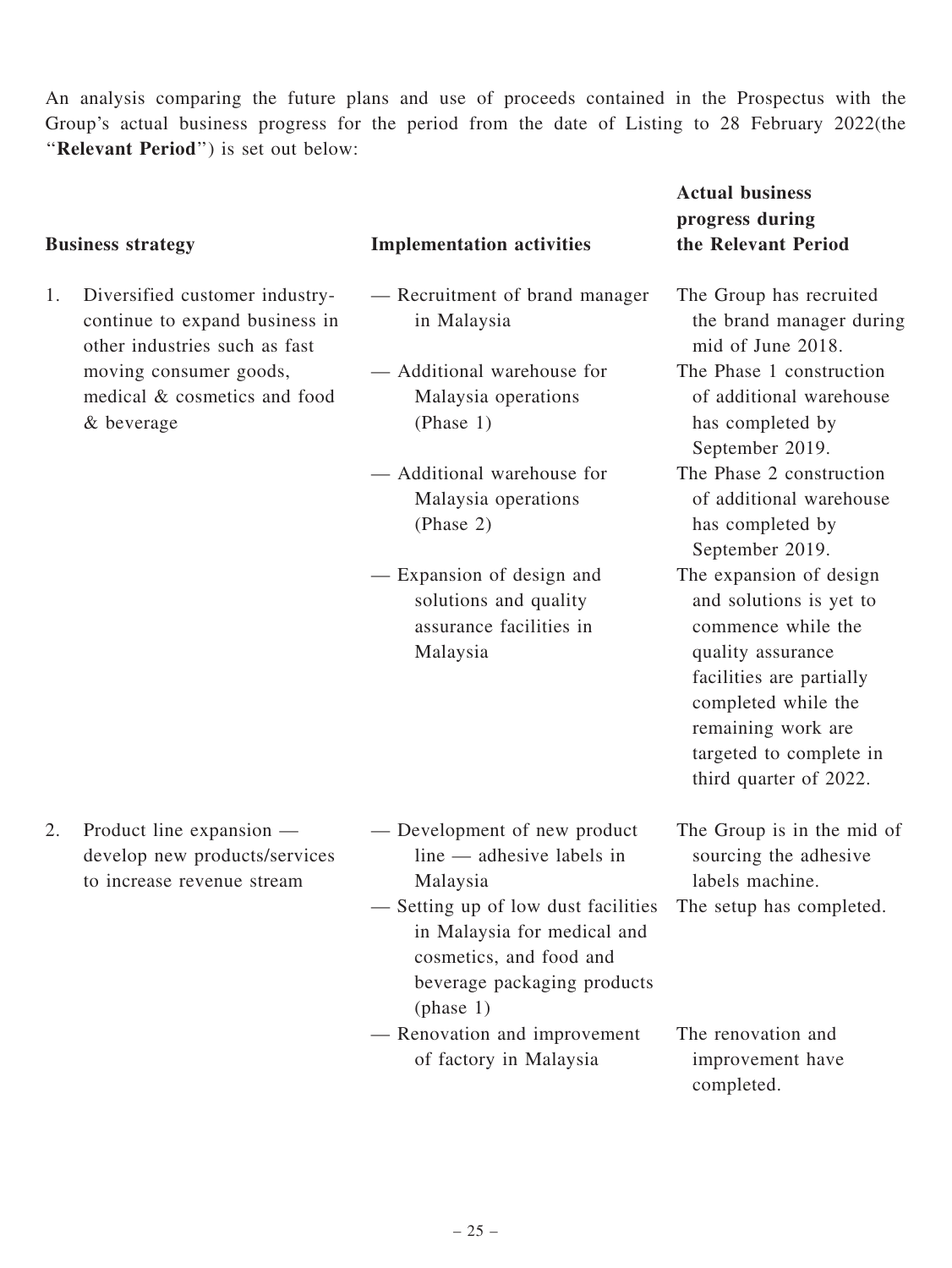| <b>Business strategy</b>                                     | <b>Implementation activities</b>                                                                                                          | <b>Actual business</b><br>progress during<br>the Relevant Period                              |
|--------------------------------------------------------------|-------------------------------------------------------------------------------------------------------------------------------------------|-----------------------------------------------------------------------------------------------|
|                                                              | - Setting up of low dust facilities<br>in Malaysia for medical and<br>cosmetics, and food and<br>beverage packaging products<br>(phase 2) | The low dust facilities have<br>completed.                                                    |
|                                                              | - Setting up of sample show<br>room in Malaysia                                                                                           | Yet to commence.                                                                              |
|                                                              | - Replacement of equipment for<br>Malaysia operations                                                                                     | The Company has acquired<br>a new stitching machine<br>to replace the old<br>machine.         |
|                                                              | - Purchase of new printing<br>machines                                                                                                    | The Company has acquired<br>the printing machine and<br>it's up and running now.              |
|                                                              | — Expansion of rigid box<br>assembly line in Malaysia                                                                                     | Already completed.                                                                            |
| Geographical expansion<br>3.<br>- gain access to new markets | - Setting up full production<br>facilities at Production<br>Plant 2                                                                       | The full production<br>facilities at Production<br>Plant 2 have completed.                    |
|                                                              | - Renovation of Production Plant<br>2 at Light Industry $\&$<br>Science Park III in the<br>Philippines                                    | Renovation of Production<br>Plant 2 at Light Industry<br>& Science Park III has<br>completed. |
|                                                              | - Balance payment for VVLF<br>offset printing press for<br>Philippine operations                                                          | Balance of the payment has<br>been paid.                                                      |
|                                                              | - Purchase of lorries for<br>Philippine operations                                                                                        | The lorry has been<br>acquired in September<br>2018.                                          |
|                                                              | - Recruitment of staff for<br>Philippine team                                                                                             | Additional 6 staff have<br>been recruited.                                                    |
|                                                              | — Hostel for Philippine team                                                                                                              | The hostel has been rented<br>for Philippine team.                                            |
|                                                              | - Setting up of plant in northern<br>part of Malaysia, with post-<br>press production facilities<br>(finishing only)                      | Yet to commence.                                                                              |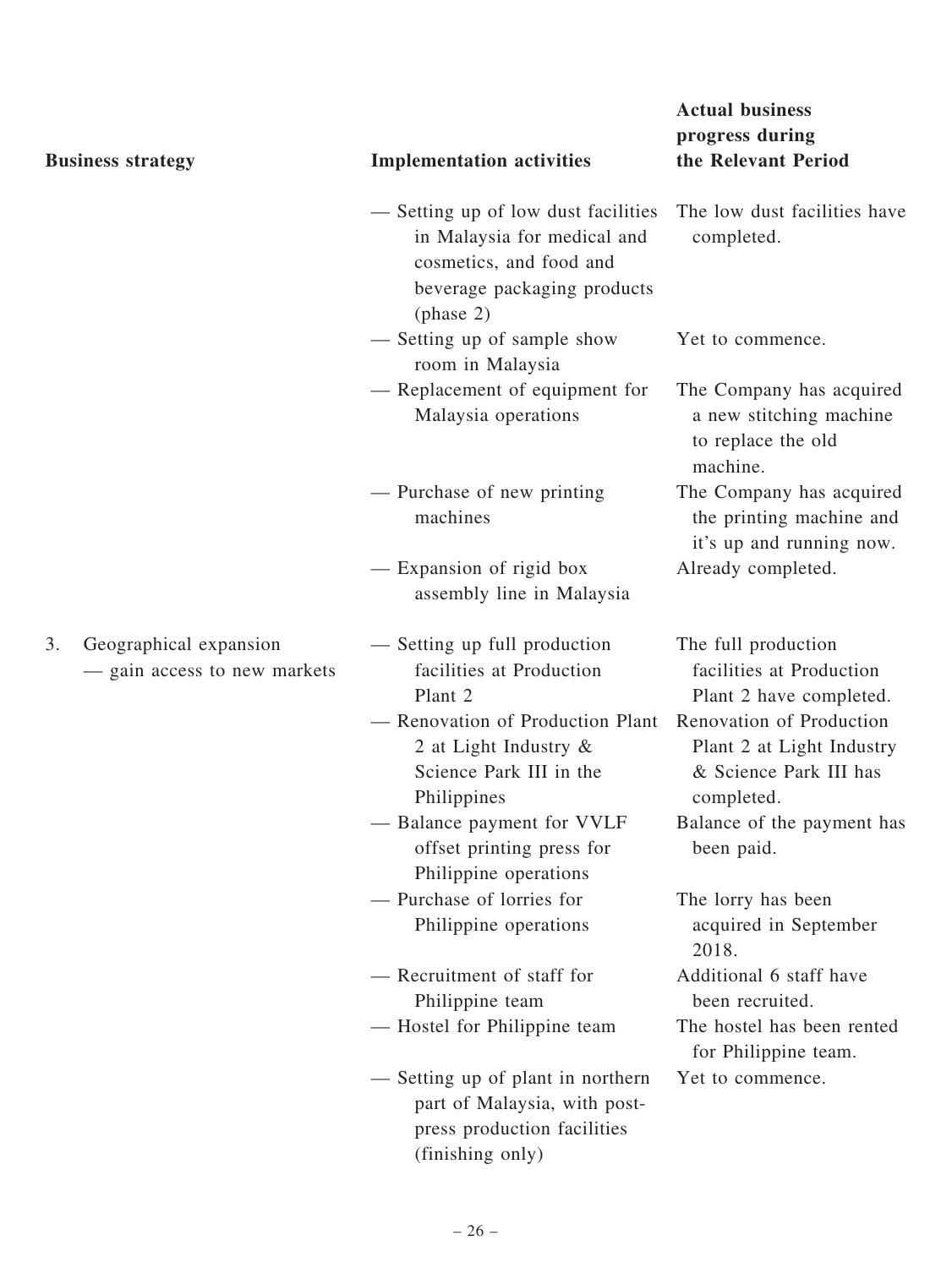#### USE OF PROCEEDS

The net proceeds from the Share Offer were approximately HK\$61.0 million, after deducting the listing related expenses. As at 28 February 2022, all of the unutilized proceeds (the ''Unutilized Proceeds'') were deposited in the licensed bank in Hong Kong or Malaysia. During the Relevant Period, the net proceeds from the Share Offer has been applied as follows:

|                                                |                                         | Planned use of net | <b>Actual use</b><br>of proceeds | <b>Balance of</b><br><b>Unutilized</b><br>used up to Proceeds as at | <b>Actual use</b><br>of proceeds<br>during the six<br>months ended Proceeds as at | <b>Balance</b> of<br>Unutilized | <b>Expected</b><br>timeline for |
|------------------------------------------------|-----------------------------------------|--------------------|----------------------------------|---------------------------------------------------------------------|-----------------------------------------------------------------------------------|---------------------------------|---------------------------------|
|                                                | proceeds as stated in<br>the Prospectus |                    | 31 August<br>2021                | 31 August<br>2021                                                   | 28 February<br>2022                                                               | 28 February<br>2022             | Unutilized<br><b>Proceeds</b>   |
|                                                |                                         | % HK\$ million     | HK\$ million                     | HK\$ million                                                        | HK\$ million                                                                      | HK\$ million                    |                                 |
| Diversified customer<br>$industry$ - expansion |                                         |                    |                                  |                                                                     |                                                                                   |                                 |                                 |
| into other industries                          | 10.1                                    | 6.0                | 5.0                              | 1.0                                                                 | 0.2                                                                               | 0.8                             | 31 August 2023                  |
| Product line expansion                         | 23.3                                    | 14.2               | 10.4                             | 3.8                                                                 | 0.1                                                                               | 3.7                             | 31 August 2023                  |
| Geographical expansion                         | 45.8                                    | 28.1               | 23.1                             | 5.0                                                                 |                                                                                   | 5.0                             | 31 August 2023                  |
| Repayment of bank loan                         | 11.7                                    | 7.1                | 7.1                              |                                                                     |                                                                                   |                                 |                                 |
| General working capital                        | 9.1                                     | 5.6                | 5.6                              |                                                                     |                                                                                   |                                 |                                 |
|                                                | 100.0                                   | 61.0               | 51.2                             | 9.8                                                                 | 0.3                                                                               | 9.5                             |                                 |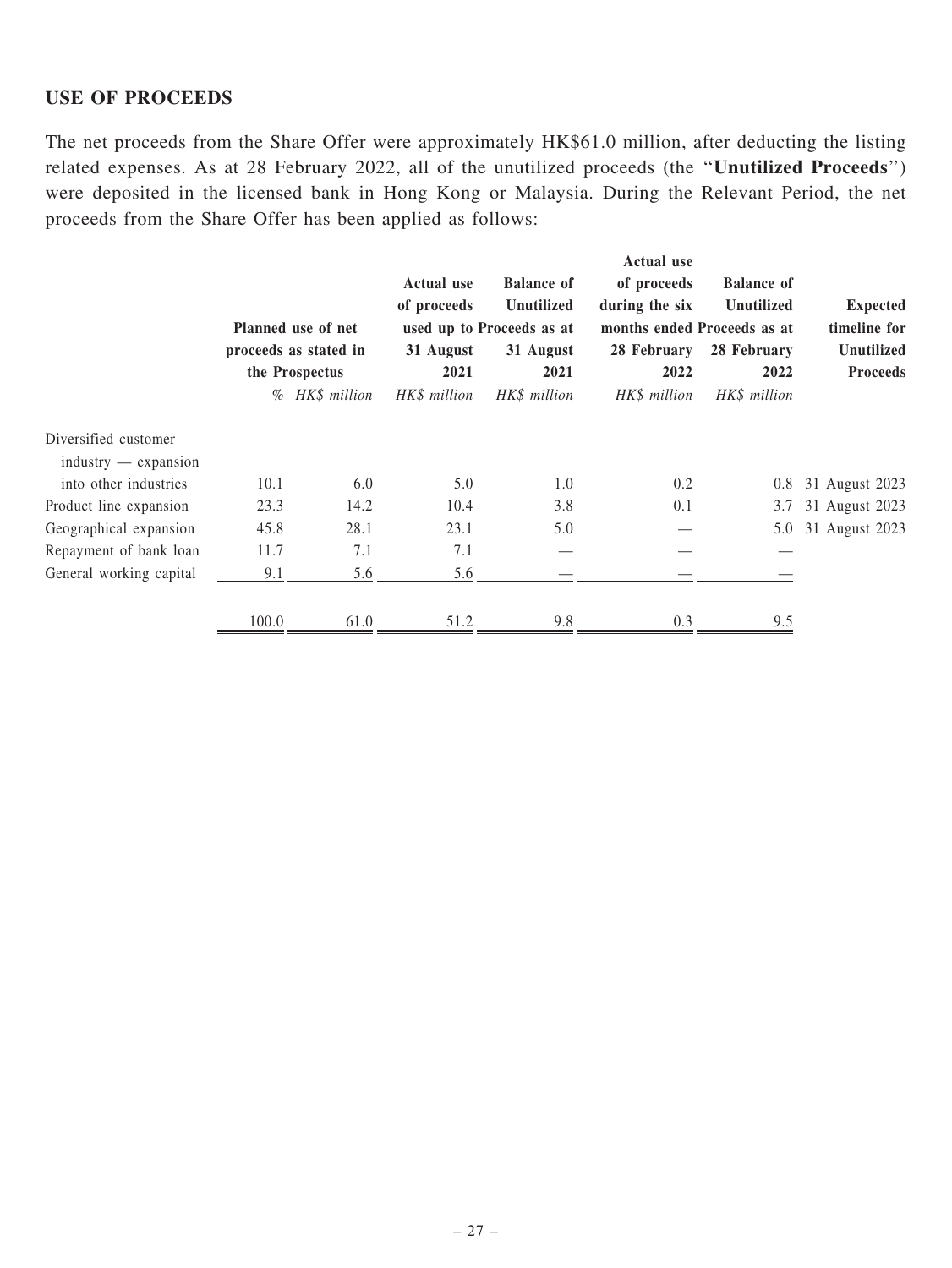#### OTHER INFORMATION

### Directors' and Chief Executives' Interests and Short Positions in the Shares, Underlying Shares and Debentures of the Company or Any Associated Corporation

As at 28 February 2022, the interests or short positions of the Directors and the chief executives of the Company in the shares, underlying shares and debentures of the Company or any of its associated corporation (within the meaning of Part XV of the Securities and Futures Ordinance (Cap. 571, Laws of Hong Kong) ("SFO")) which were required to be notified to the Company and the Stock Exchange pursuant to Divisions 7 and 8 of Part XV of the SFO (including interests or short positions which they were taken or deemed to have under such provisions of the SFO) or which were required, pursuant to Section 352 of the SFO, to be entered in the register referred to therein; or which were required, pursuant to Rules 5.46 to 5.67 of the GEM Listing Rules (''Model Code'') relating to securities transactions by the Directors, to be notified to the Company and the Stock Exchange were as follows:

#### (i) Interests in the Company

| <b>Name of Directors</b> | Nature of interest                                   | Number of<br>Shares held $^{(1)}$ | Percentage of<br>shareholding |
|--------------------------|------------------------------------------------------|-----------------------------------|-------------------------------|
| Mr. Ong <sup>(2)</sup>   | Interest of a controlled corporation 408,000,000 (L) |                                   | 51.00%                        |
| Mr. Tan Woon Chay        | Beneficial owner                                     | $1,500,000$ (L)                   | $0.19\%$                      |

Notes:

(1) The letter ''L'' denotes the person's long position in the Shares.

(2) Mr. Ong beneficially owns 50% of Charlecote Sdn. Bhd. (''Charlecote'') which in turn owns 70% of the issued share capital of Linocraft Investment Pte Limited (''Linocraft Investment''). Linocraft Investment owns 51% of the issued share capital of our Company. By virtue of the SFO, Mr. Ong is deemed to be interested in the Shares held by Linocraft Investment.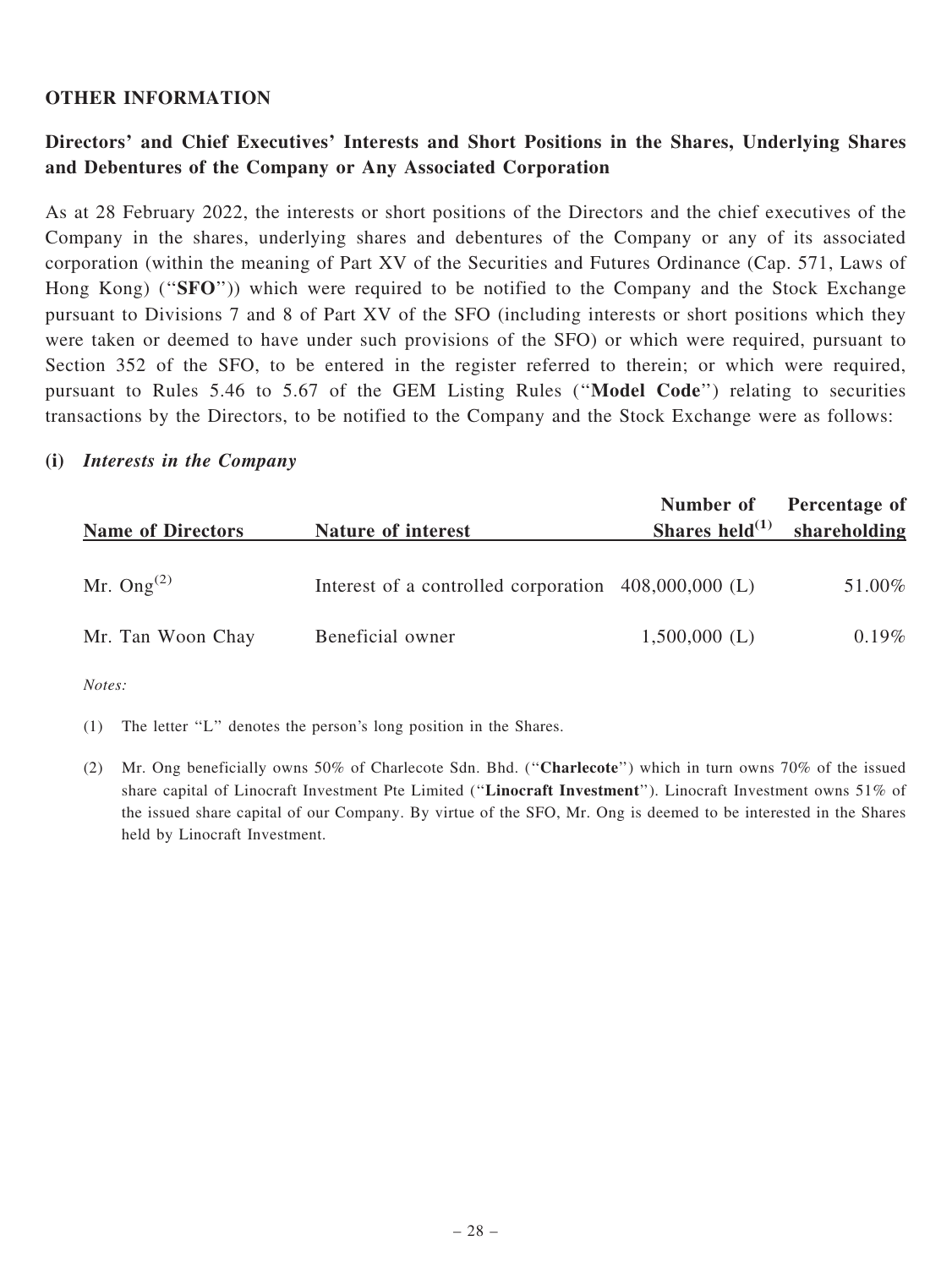#### (ii) Interests in associated corporation of our Company

|                          | Name of<br>associated   |                                                                 | <b>Number</b> | Percentage of |
|--------------------------|-------------------------|-----------------------------------------------------------------|---------------|---------------|
| <b>Name of Directors</b> | corporation             | Capacity                                                        | of Shares     | shareholding  |
| Mr. Ong $^{(1)}$         | Linocraft<br>Investment | Beneficial owner and<br>interest of a controlled<br>corporation | 8,050         | 80.50%        |
|                          | Charlecote              | Beneficial owner                                                | 2             | 100.00%       |
| Mr. Tan Woon Chay        | Linocraft<br>Investment | Beneficial owner                                                | 1,950         | 19.50%        |

Note:

(1) Charlecote, which holds 70% of Linocraft Investment, is held as to 50% by Mr. Ong and 50% by Ms. Yong Kwee Lian ("Mrs. Ong"). By virtue of the SFO, Mr. Ong is deemed to be interested in all the shares in Charlecote and the shares of Linocraft Investment held by Charlecote.

Save as disclosed above, as at 28 February 2022, none of the Directors or chief executives of the Company had, or was deemed to have, any interests or short positions in the shares, underlying shares and debentures of the Company or any of its associated corporations (within the meaning of Part XV of the SFO) as recorded in the register required to be kept under Section 352 of the SFO or as otherwise notified to the Company and the Stock Exchange pursuant to the required standard of dealings by directors of the Company as referred to in Model Code.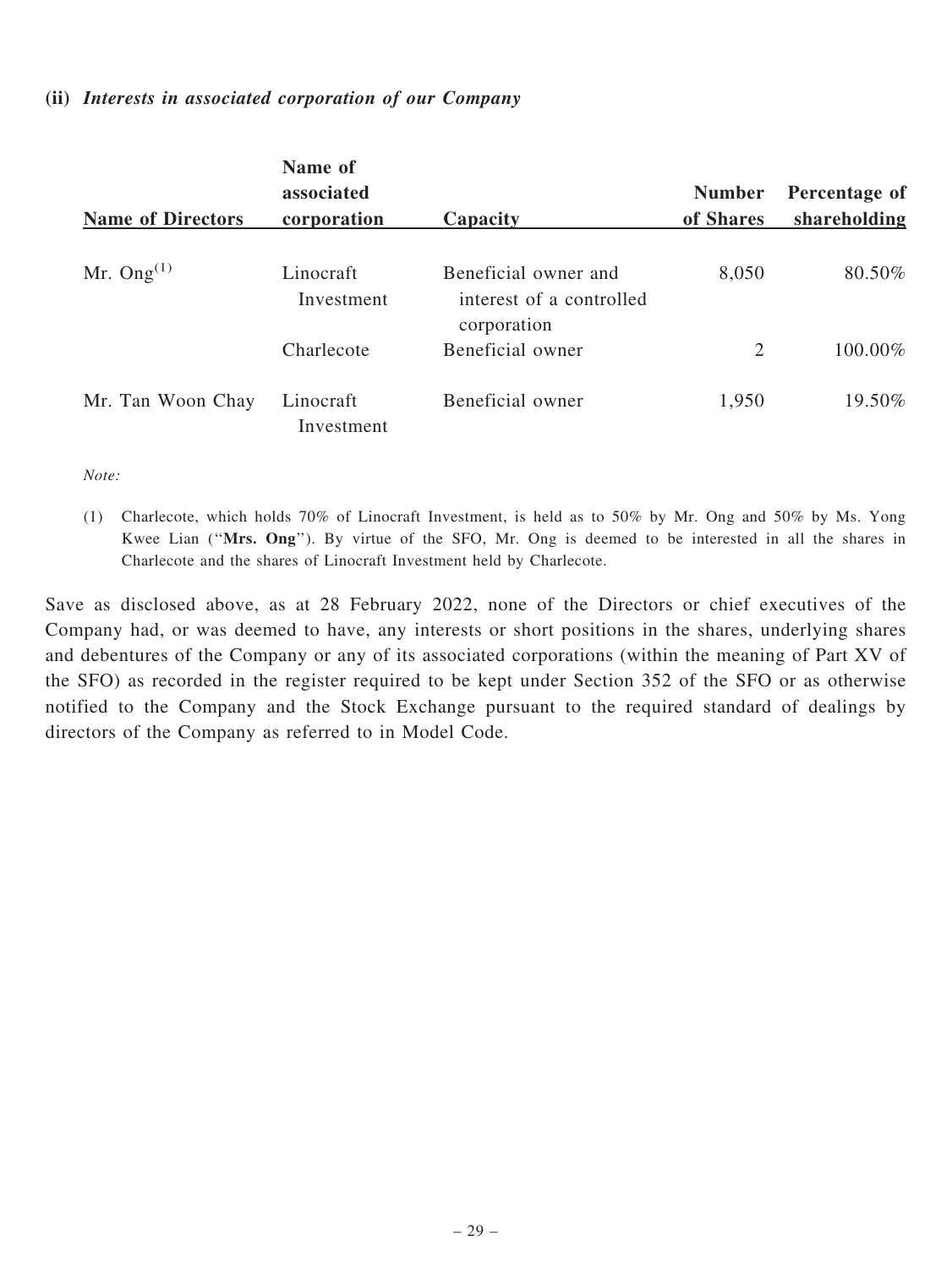# Substantial Shareholders' Interests and Other Persons' Interests and Short Positions in the Shares and Underlying Shares of the Company

As at 28 February 2022, so far as was known to the Directors, the following persons/entities (other than the Directors or chief executives of the Company) had, or were deemed to have, interests or short positions in the shares or underlying shares of the Company which would fall to be disclosed to the Company under the provisions of Divisions 2 and 3 of Part XV of the SFO, or which were recorded in the register required to be kept by the Company under Section 336 of the SFO were as follows:

|                                                                   |                                      |                                                    | Interests Percentage of |  |
|-------------------------------------------------------------------|--------------------------------------|----------------------------------------------------|-------------------------|--|
| Name of shareholders                                              | Nature of interest                   | in Shares <sup><math>(1)</math></sup> shareholding |                         |  |
|                                                                   |                                      |                                                    |                         |  |
| Linocraft Investment                                              | Beneficial owner                     | $408,000,000$ (L)                                  | 51.00%                  |  |
| Charlecote <sup><math>(2)</math></sup>                            | Interest of controlled corporation   | $408,000,000$ (L)                                  | 51.00%                  |  |
| Mrs. $Ong^{(3)}$                                                  | Interest of spouse                   | $408,000,000$ (L)                                  | 51.00%                  |  |
| Stan Cam Holdings Limited                                         | Beneficial owner                     | $120,000,000$ (L)                                  | 15.00%                  |  |
| ("Stan Cam")                                                      |                                      |                                                    |                         |  |
| Ralexi Investment Holdings<br>Limited <sup><math>(4)</math></sup> | Interest of a controlled corporation | $120,000,000$ (L)                                  | 15.00%                  |  |
| Mr. Gan Ker Wei ("Mr. Gan") <sup>(5)</sup>                        | Interest of a controlled corporation | $120,000,000$ (L)                                  | 15.00%                  |  |
| Mrs. Amy Ong Lai Fong $^{(6)}$                                    | Interest of spouse                   | $120,000,000$ (L)                                  | 15.00%                  |  |

Notes:

- (1) The letter ''L'' denotes long position in the Shares.
- (2) Charlecote holds 70% of the issued share capital of Linocraft Investment, which in turn owns 51% of our Company. By virtue of the SFO, Charlecote is deemed to be interested in the Shares held by Linocraft Investment.
- (3) Mrs. Ong is the spouse of Mr. Ong. By virtue of the SFO, Mrs. Ong is deemed to be interested in the Shares held by Charlecote Bhd. and Mr. Ong.
- (4) Stan Cam is owned as to 75% by Ralexi Investment Holdings Limited. By virtue of the SFO, Ralexi Investment Holdings Limited is deemed to be interested in the Shares held by Stan Cam.
- (5) Stan Cam is owned as to 75% by Ralexi Investment Holdings Limited. Ralexi Investment Holdings Limited is whollyowned by Mr. Gan. By virtue of the SFO, Mr. Gan is deemed to be interested in the Shares held by Stan Cam.
- (6) Mrs. Amy Ong Lai Fong is the spouse of Mr. Gan. By virtue of the SFO, she is deemed to be interested in the Shares held by Mr. Gan.

Save as disclosed above, as at 28 February 2022, the Directors were not aware of any other persons/ entities (other than the Directors and chief executives of the Company) who had interests or short positions in the shares or underlying shares of the Company which would fall to be disclosed to the Company under the provisions of Divisions 2 and 3 of Part XV of the SFO or which were recorded in the register required to be kept by the Company under Section 336 of the SFO.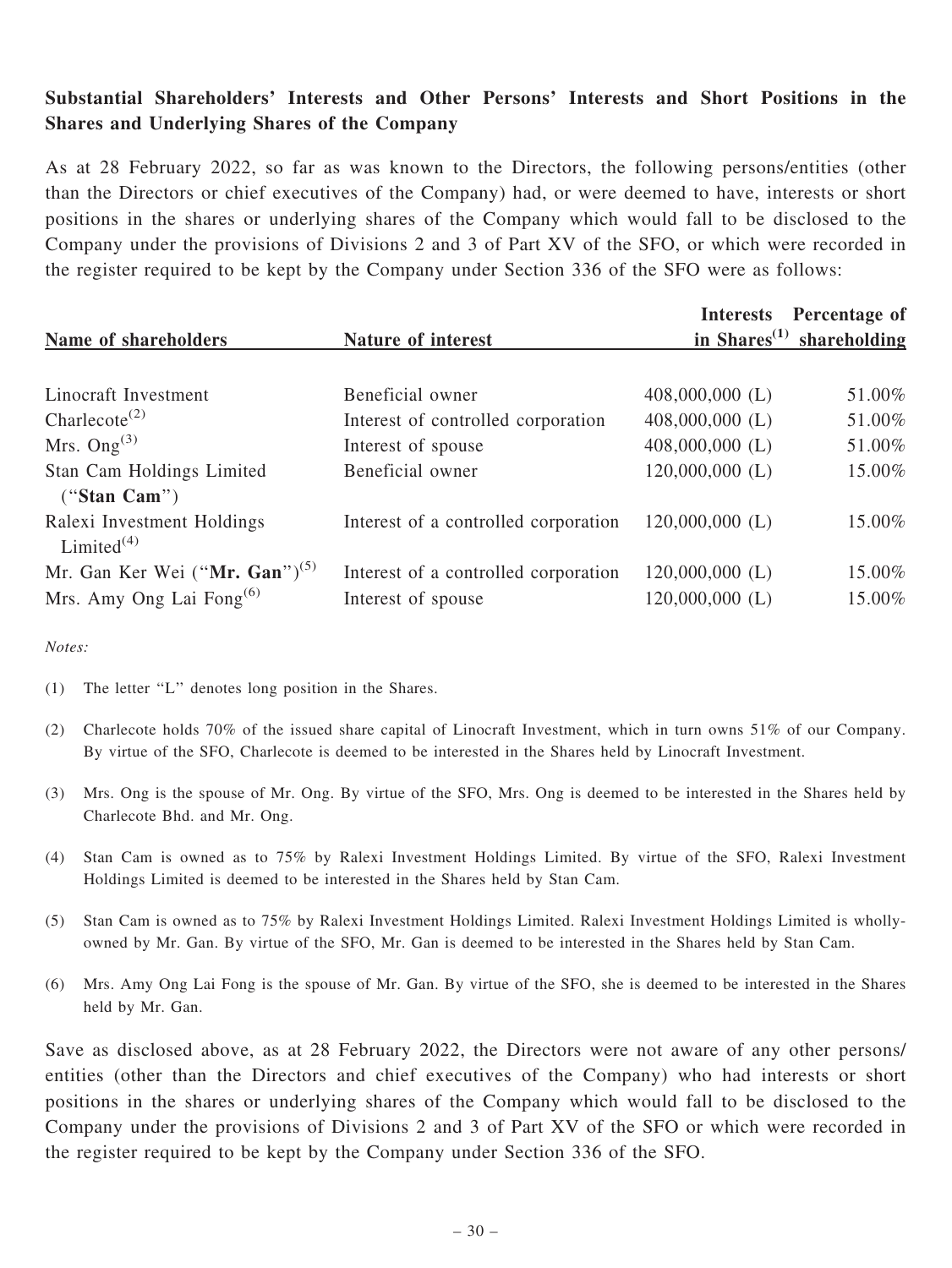### Share Option Scheme

The Company has not adopted any share option scheme.

### Purchase, Sale or Redemption of the Company's Listed Securities

During the six months ended 28 February 2022, neither the Company nor any of its subsidiaries had purchased, sold or redeemed any of the Company's securities.

### Competing Interests

As confirmed by the Directors, the Controlling Shareholders and their respective close associates do not have any interests in any business, apart from the business operated by members of the Group, which competes or is likely to compete, directly or indirectly, with the business of the Group during the six months ended 28 February 2022.

### Directors' Securities Transactions

The Company has adopted a code of conduct for dealing in securities of the Company by the Directors in accordance with Rules 5.46 to 5.67 of the GEM Listing Rules. Having made specific enquiries of all Directors, all Directors confirmed that they have complied with the required standard of dealings and the code of conduct regarding securities transactions by directors adopted by the Company during the six months ended 28 February 2022.

### Corporate Governance Code

The Directors recognise the importance of good corporate governance in management and internal procedures so as to achieve effective accountability. The Company's corporate governance practices are based on the principles of good corporate governance as set out in the Corporate Governance Code and Corporate Governance Report in Appendix 15 to the GEM Listing Rules (the ''CG Code'') effective on or before 31 December 2021 and in relation to, among others, our Directors, Chairman and Chief Executive Officer, Board composition, the appointment, re-election and removal of Directors, their responsibilities and remuneration and communications with the shareholders of the Company (the ''Shareholders'').

To the best knowledge of the Board, save for the deviation from the code provision E.1.2 as explained below, the Company had complied with the code provisions in the CG Code during the six months ended 28 February 2022.

Pursuant to code provision E.1.2 of the CG Code, the chairman of the Board (the ''Chairman'') should attend the annual general meeting (the ''AGM''). However, Mr. Ong Yoong Nyock, being the Chairman, was unable to attend the AGM held on 19 January 2022 due to his other prior engagement. Mr. Ong invited Mr. Liew Weng Keat, an independent non-executive Director to chair and answer questions from Shareholders at the AGM.